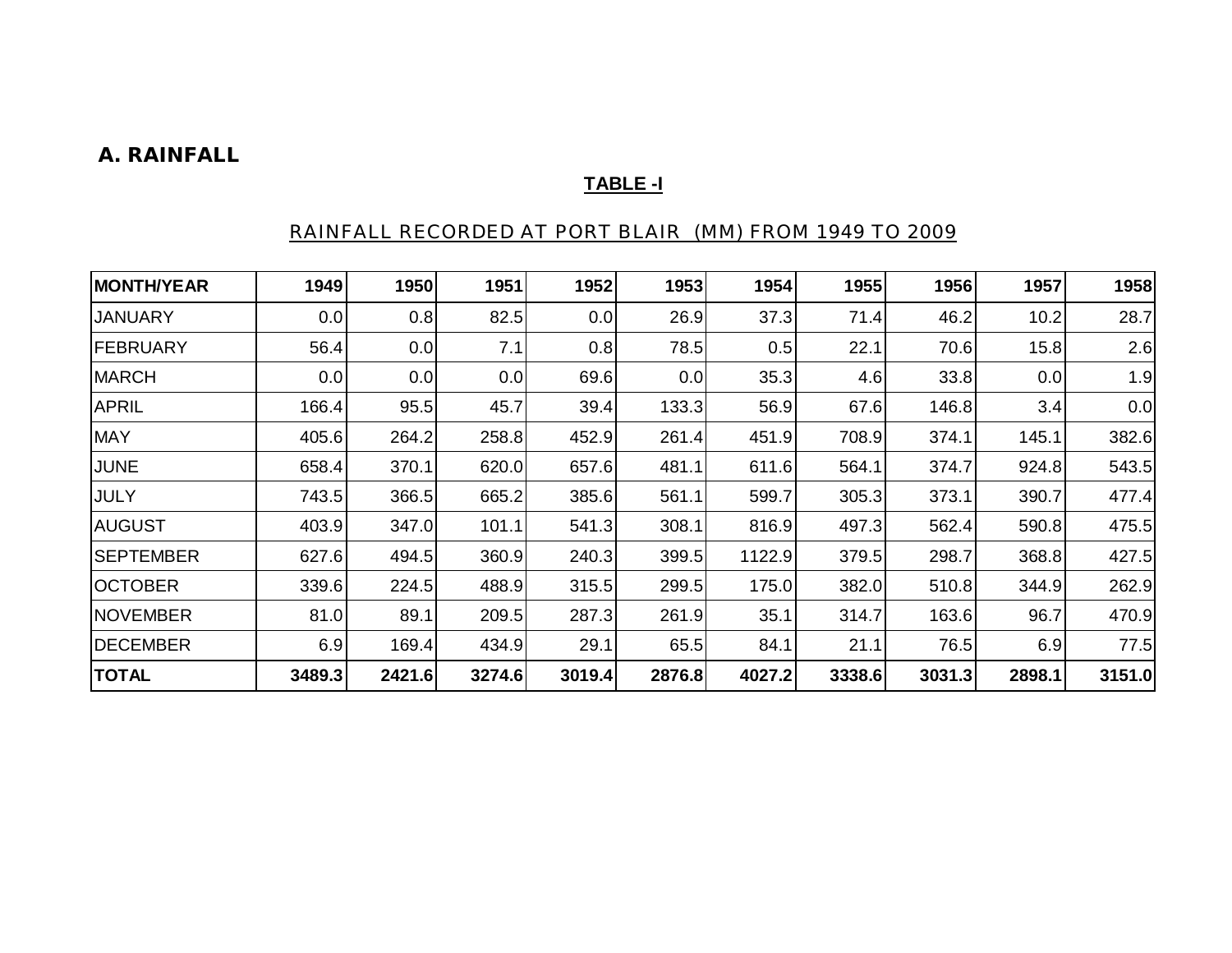| <b>MONTH/YEAR</b> | 1959   | 1960   | 1961   | 1962   | 1963   | 1964   | 1965   | 1966   | 1967   | 1968   |
|-------------------|--------|--------|--------|--------|--------|--------|--------|--------|--------|--------|
| <b>JANUARY</b>    | 0.4    | 95.5   | 62.8   | 177.7  | 70.9   | 16.2   | 10.2   | 70.0   | 146.5  | 8.6    |
| <b>FEBRUARY</b>   | 0.0    | 23.1   | 180.1  | 13.6   | 8.2    | 2.7    | 25.9   | 0.0    | 13.9   | 1.4    |
| <b>MARCH</b>      | 18.5   | 0.0    | 39.2   | 0.0    | 12.7   | 0.0    | 21.4   | 1.6    | 3.9    | 0.2    |
| <b>APRIL</b>      | 110.6  | 37.8   | 109.0  | 36.6   | 122.4  | 3.1    | 54.1   | 42.0   | 31.8   | 69.1   |
| <b>MAY</b>        | 260.0  | 667.3  | 1060.6 | 305.5  | 234.0  | 587.9  | 322.6  | 462.6  | 619.9  | 233.4  |
| <b>JUNE</b>       | 636.8  | 545.8  | 412.3  | 423.5  | 430.6  | 592.3  | 409.9  | 124.7  | 372.3  | 477.8  |
| <b>JULY</b>       | 929.9  | 286.0  | 357.4  | 449.6  | 326.8  | 354.3  | 421.4  | 527.0  | 633.4  | 551.0  |
| <b>AUGUST</b>     | 310.3  | 290.1  | 721.6  | 465.7  | 682.6  | 468.8  | 430.0  | 311.6  | 722.5  | 263.7  |
| <b>SEPTEMBER</b>  | 605.9  | 485.4  | 705.1  | 521.7  | 609.1  | 662.4  | 577.8  | 556.3  | 326.0  | 493.9  |
| <b>OCTOBER</b>    | 397.2  | 423.2  | 320.1  | 228.9  | 367.1  | 217.9  | 313.1  | 174.1  | 534.6  | 228.7  |
| <b>NOVEMBER</b>   | 220.4  | 132.2  | 310.9  | 145.1  | 95.0   | 394.3  | 121.4  | 378.3  | 123.9  | 181.5  |
| <b>DECEMBER</b>   | 95.7   | 93.5   | 83.3   | 493.1  | 269.8  | 23.9   | 507.9  | 279.5  | 74.6   | 110.7  |
| <b>TOTAL</b>      | 3585.7 | 3079.9 | 4362.4 | 3260.4 | 3229.2 | 3323.8 | 3215.7 | 2927.7 | 3604.6 | 2620.0 |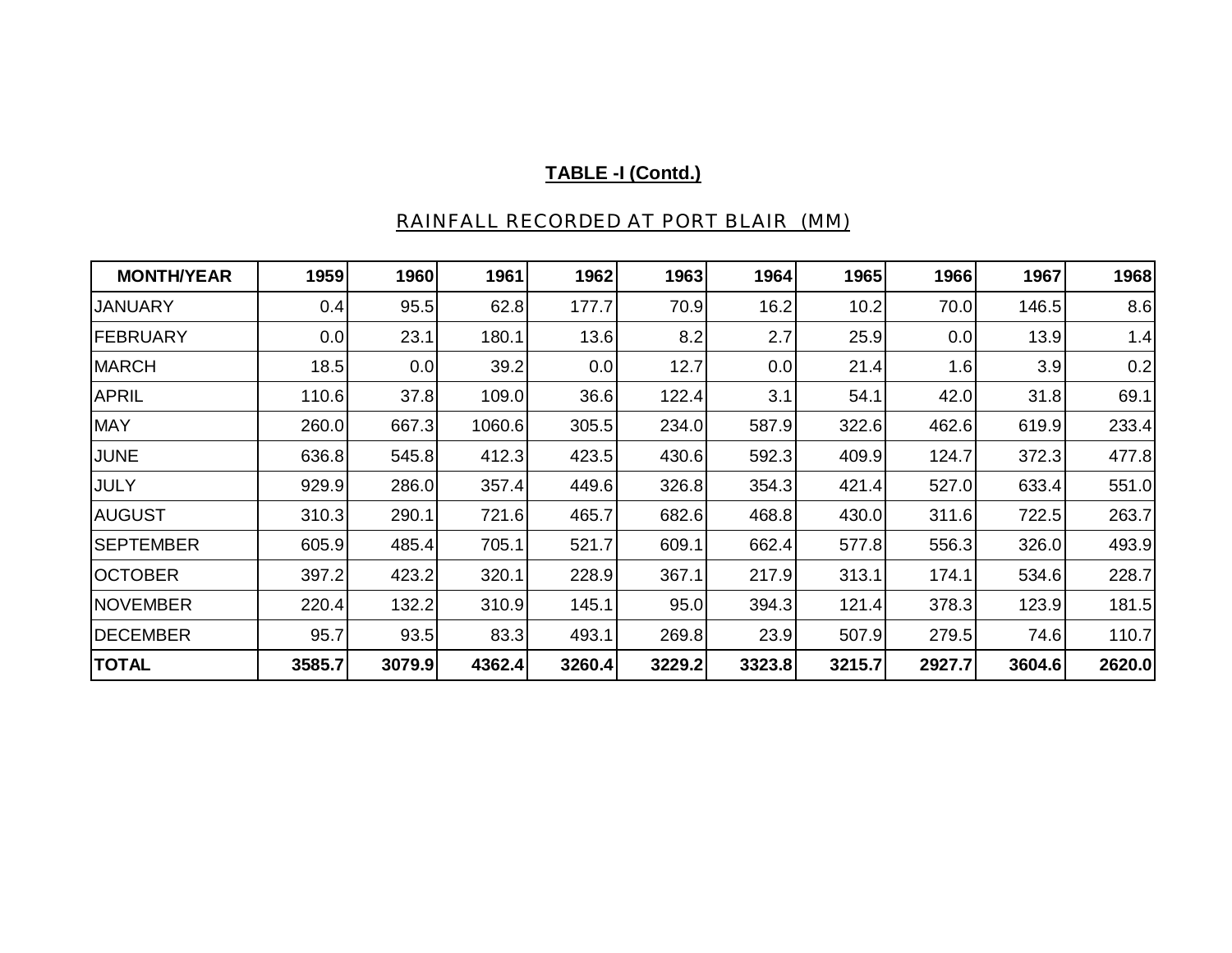| <b>MONTH/YEAR</b> | 1969   | 1970   | 1971   | 1972   | 1973   | 1974   | 1975   | 1976   | 1977   | 1978   |
|-------------------|--------|--------|--------|--------|--------|--------|--------|--------|--------|--------|
| <b>JANUARY</b>    | 75.0   | 31.5   | 0.2    | 12.0   | 6.6    | 8.2    | 243.5  | 0.1    | 63.3   | 124.9  |
| <b>FEBRUARY</b>   | 18.8   | 3.6    | 9.2    | 4.0    | 21.1   | 18.0   | 21.6   | 0.8    | 11.8   | 32.3   |
| <b>MARCH</b>      | 42.8   | 0.0    | 16.1   | 0.0    | 8.0    | 10.9   | 0.0    | 0.0    | 9.7    | 0.0    |
| <b>APRIL</b>      | 38.6   | 36.6   | 11.6   | 125.4  | 14.8   | 446.8  | 2.4    | 158.7  | 11.7   | 41.2   |
| <b>MAY</b>        | 374.2  | 452.6  | 241.8  | 627.9  | 436.2  | 280.4  | 289.6  | 588.0  | 311.1  | 440.5  |
| <b>JUNE</b>       | 494.5  | 464.5  | 413.5  | 691.4  | 483.1  | 354.8  | 669.2  | 691.4  | 300.7  | 335.5  |
| JULY              | 404.0  | 707.4  | 442.9  | 472.2  | 412.1  | 314.3  | 141.3  | 360.8  | 426.1  | 647.1  |
| <b>AUGUST</b>     | 383.0  | 326.6  | 492.5  | 411.0  | 480.6  | 479.6  | 343.4  | 406.1  | 451.9  | 297.3  |
| <b>SEPTEMBER</b>  | 492.6  | 628.7  | 635.2  | 420.3  | 374.9  | 379.5  | 305.5  | 349.4  | 343.8  | 333.4  |
| <b>OCTOBER</b>    | 106.5  | 399.6  | 476.8  | 280.5  | 198.7  | 469.1  | 352.0  | 165.7  | 308.8  | 305.4  |
| <b>NOVEMBER</b>   | 222.0  | 457.1  | 148.8  | 599.0  | 284.3  | 302.6  | 277.0  | 235.5  | 90.9   | 99.6   |
| <b>DECEMBER</b>   | 38.5   | 154.8  | 5.9    | 103.8  | 191.6  | 24.3   | 119.2  | 539.2  | 2.0    | 6.1    |
| <b>TOTAL</b>      | 2690.5 | 3663.0 | 2894.5 | 3747.5 | 2912.0 | 3088.5 | 2764.7 | 3495.7 | 2331.8 | 2663.3 |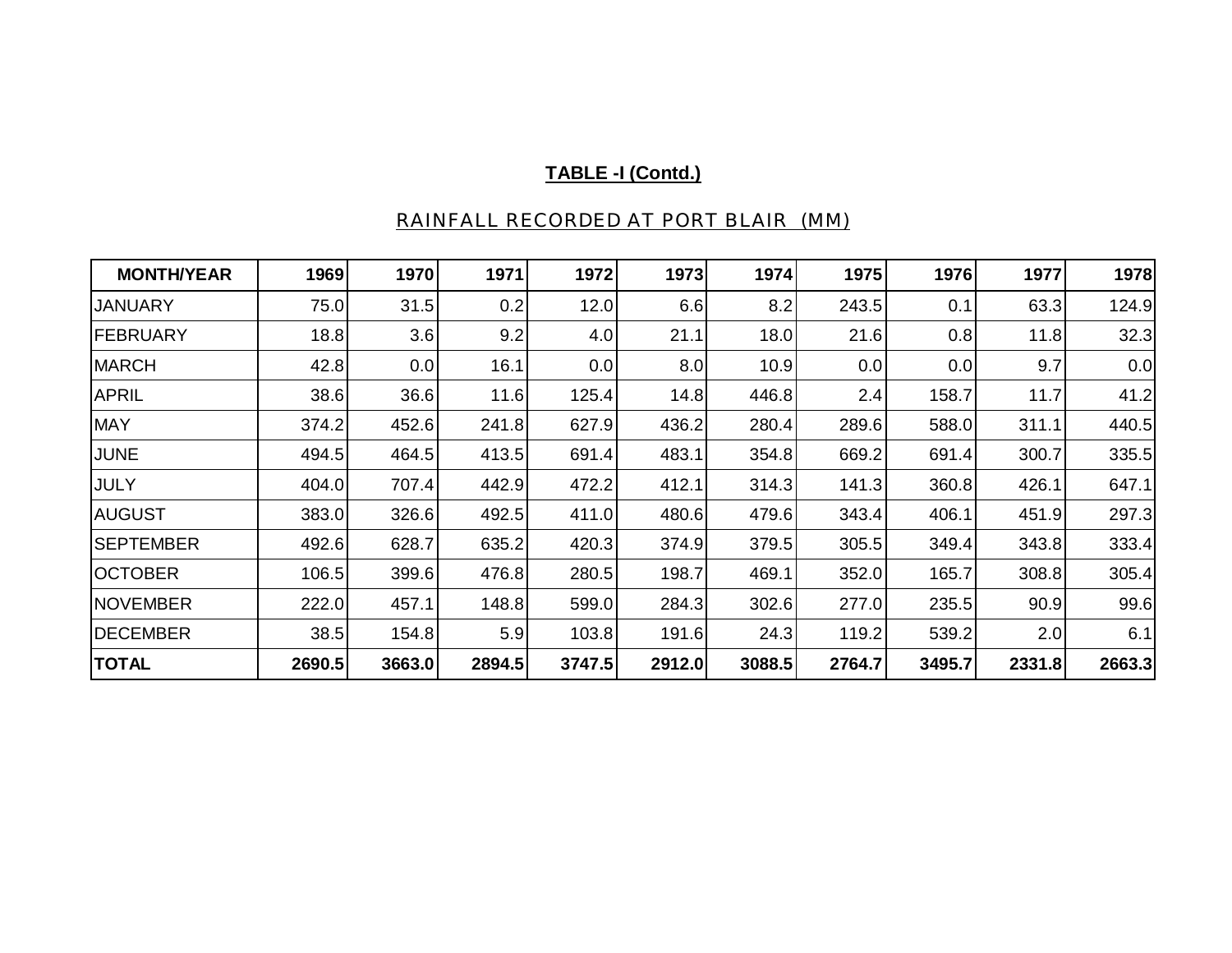| <b>MONTH/YEAR</b> | 1979   | 1980   | 1981   | 1982   | 1983   | 1984   | 1985   | 1986   | 1987   | 1988   |
|-------------------|--------|--------|--------|--------|--------|--------|--------|--------|--------|--------|
| <b>JANUARY</b>    | 8.0    | 0.0    | 19.7   | 6.4    | 8.4    | 48.3   | 6.6    | 0.0    | 54.8   | 0.4    |
| <b>FEBRUARY</b>   | 0.0    | 0.0    | 7.4    | 0.1    | 0.0    | 234.9  | 6.6    | 0.0    | 23.2   | 24.7   |
| <b>MARCH</b>      | 10.8   | 0.0    | 0.0    | 0.0    | 0.0    | 16.1   | 13.2   | 0.3    | 17.1   | 29.5   |
| <b>APRIL</b>      | 74.8   | 8.2    | 41.2   | 61.4   | 0.0    | 121.6  | 27.6   | 0.4    | 7.7    | 87.9   |
| <b>MAY</b>        | 153.6  | 798.3  | 302.9  | 269.2  | 217.7  | 232.7  | 318.2  | 299.1  | 155.3  | 275.3  |
| <b>JUNE</b>       | 266.0  | 586.8  | 571.4  | 439.1  | 389.1  | 618.5  | 545.3  | 356.7  | 363.7  | 263.8  |
| <b>JULY</b>       | 404.0  | 529.0  | 252.9  | 439.2  | 610.6  | 632.4  | 311.5  | 318.1  | 27.1   | 602.8  |
| <b>AUGUST</b>     | 106.5  | 531.6  | 611.4  | 336.0  | 662.1  | 150.9  | 459.9  | 563.3  | 666.2  | 422.9  |
| <b>SEPTEMBER</b>  | 336.2  | 343.4  | 507.2  | 490.4  | 334.6  | 346.2  | 412.6  | 337.2  | 447.8  | 748.5  |
| <b>OCTOBER</b>    | 149.5  | 150.5  | 314.5  | 103.2  | 423.8  | 318.3  | 399.3  | 153.3  | 311.4  | 304.4  |
| <b>NOVEMBER</b>   | 30.3   | 99.1   | 308.7  | 277.7  | 243.9  | 195.0  | 252.7  | 130.7  | 303.0  | 561.6  |
| <b>DECEMBER</b>   | 1.7    | 709.7  | 266.7  | 22.9   | 84.8   | 506.2  | 74.7   | 38.7   | 258.1  | 43.1   |
| <b>TOTAL</b>      | 1541.4 | 3756.6 | 3204.0 | 2445.6 | 2975.0 | 3421.1 | 2828.2 | 2197.8 | 2635.4 | 3364.9 |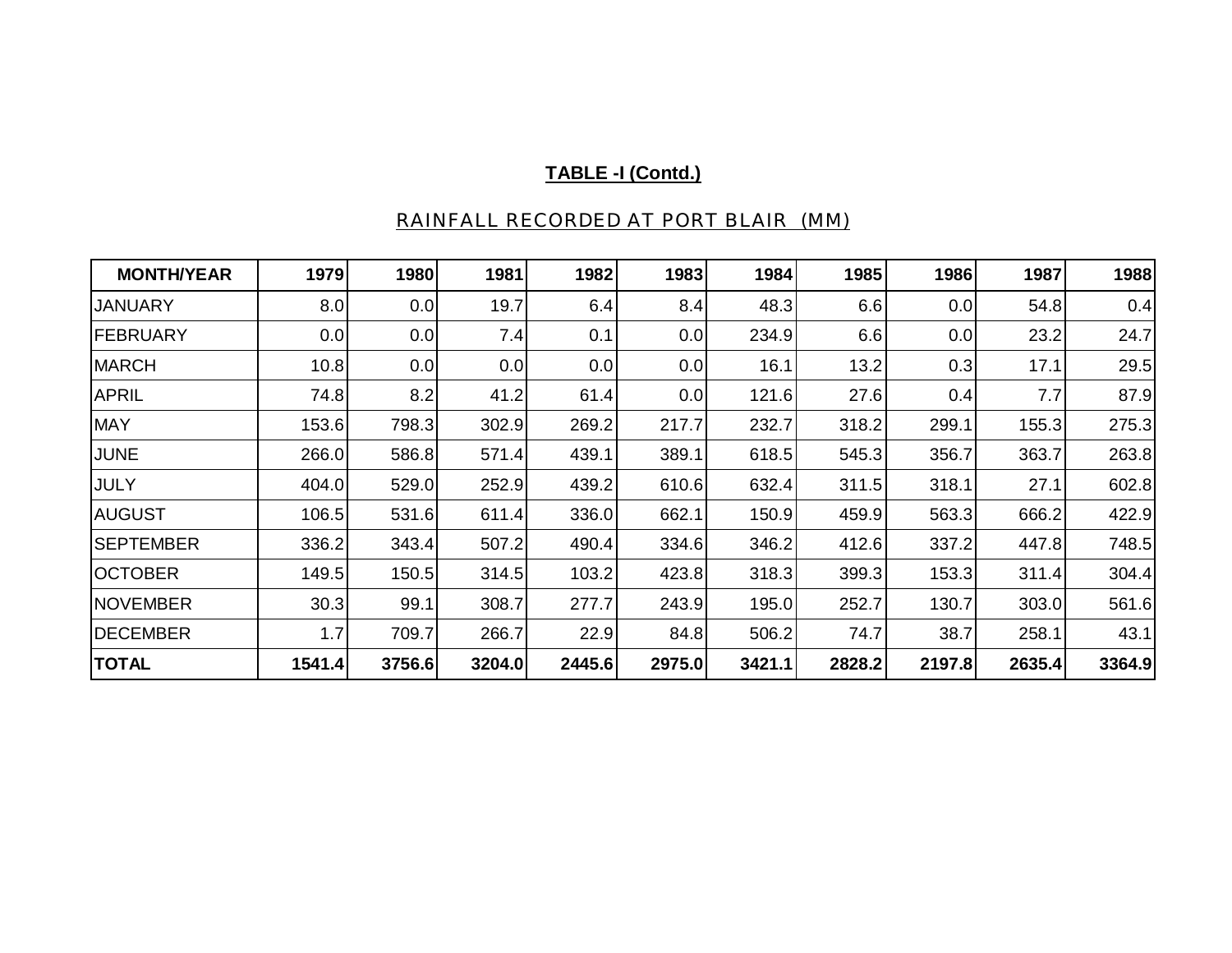| <b>MONTH/YEAR</b> | 1989   | 1990   | 1991   | 1992   | 1993   | 1994   | 1995   | 1996   | 1997   | 1998   |
|-------------------|--------|--------|--------|--------|--------|--------|--------|--------|--------|--------|
| <b>JANUARY</b>    | 80.1   | 0.0    | 0.0    | 144.2  | 0.0    | 1.1    | 3.2    | 93.7   | 4.6    | 0.9    |
| FEBRUARY          | 0.0    | 0.0    | 0.0    | 0.0    | 0.0    | 2.9    | 0.9    | 4.8    | 0.0    | 0.0    |
| <b>MARCH</b>      | 35.4   | 28.4   | 24.5   | 0.0    | 30.0   | 98.1   | 12.3   | 0.5    | 0.6    | 0.0    |
| <b>APRIL</b>      | 2.2    | 93.8   | 156.0  | 0.0    | 0.8    | 151.7  | 6.9    | 113.9  | 19.0   | 0.0    |
| <b>MAY</b>        | 305.2  | 466.5  | 225.2  | 303.0  | 276.2  | 413.2  | 406.2  | 222.2  | 314.2  | 349.4  |
| <b>JUNE</b>       | 494.4  | 324.5  | 228.6  | 479.0  | 339.5  | 577.2  | 734.1  | 806.0  | 185.7  | 609.0  |
| <b>JULY</b>       | 438.1  | 292.3  | 496.6  | 601.7  | 568.6  | 655.9  | 482.7  | 209.3  | 918.5  | 365.2  |
| <b>AUGUST</b>     | 346.4  | 375.0  | 809.7  | 401.0  | 344.7  | 505.9  | 541.4  | 425.4  | 430.6  | 258.9  |
| <b>SEPTEMBER</b>  | 208.5  | 377.7  | 571.7  | 422.4  | 553.0  | 788.0  | 349.8  | 656.8  | 462.7  | 343.9  |
| <b>OCTOBER</b>    | 358.6  | 232.7  | 370.4  | 259.1  | 210.4  | 127.5  | 319.7  | 447.1  | 128.7  | 618.6  |
| <b>NOVEMBER</b>   | 272.1  | 348.6  | 171.8  | 177.9  | 192.2  | 174.9  | 495.5  | 314.6  | 292.8  | 227.8  |
| DECEMBER          | 0.7    | 54.2   | 42.4   | 5.3    | 27.5   | 16.0   | 5.7    | 178.8  | 38.4   | 37.8   |
| <b>TOTAL</b>      | 2541.7 | 2593.7 | 3096.9 | 2793.6 | 2542.9 | 3512.4 | 3358.4 | 3473.1 | 2795.8 | 2811.5 |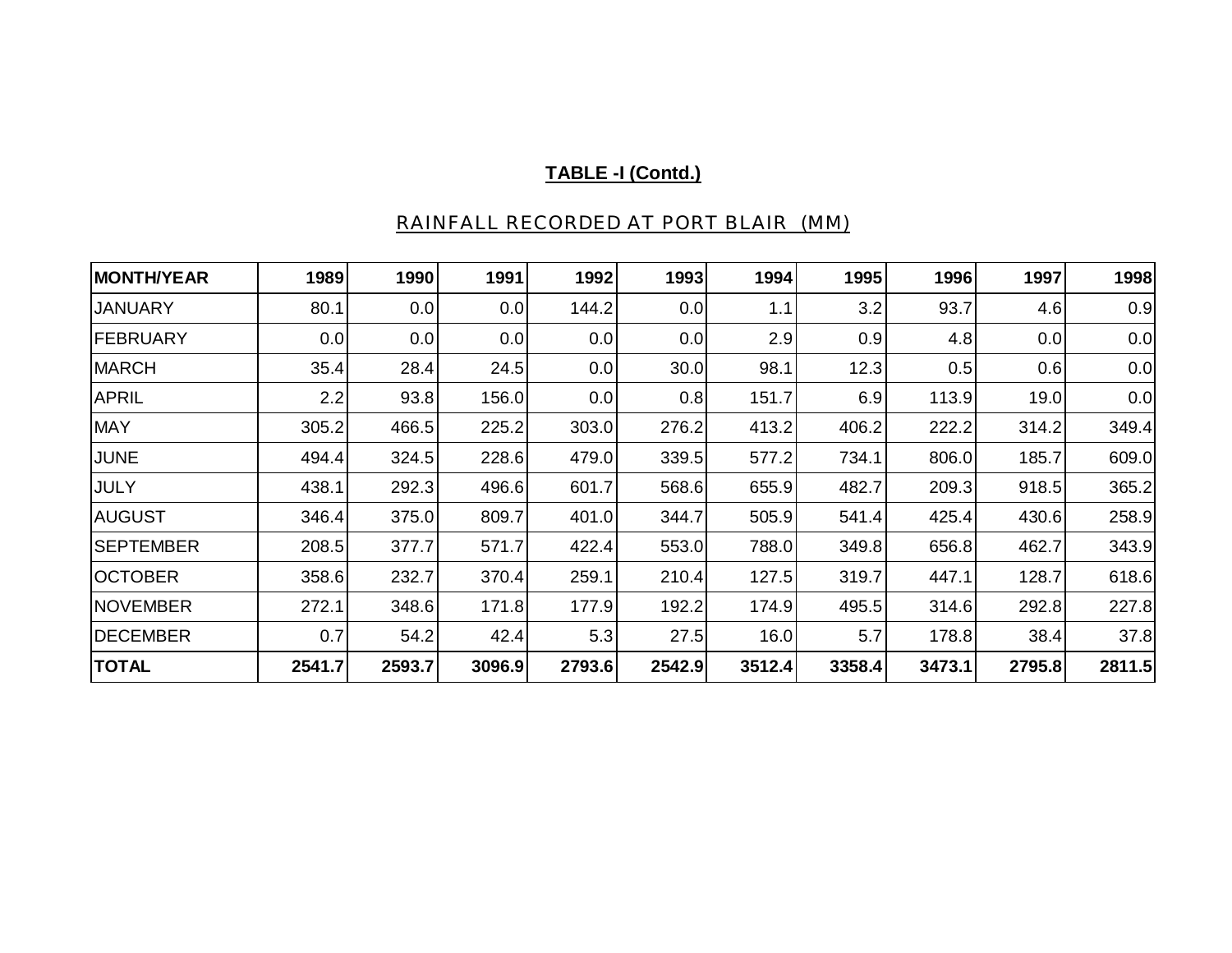| <b>MONTH/YEAR</b> | 1999   | 2000   | 2001   | 2002   | 2003   | 2004   | 2005   | 2006   | 2007   | 2008   | 2009   |
|-------------------|--------|--------|--------|--------|--------|--------|--------|--------|--------|--------|--------|
| <b>JANUARY</b>    | 105.7  | 32.5   | 122.3  | 0.7    | 21.7   | 104.2  | 0.0    | 3.6    | 0.0    | 10.5   | 0.0    |
| <b>FEBRUARY</b>   | 45.0   | 85.5   | 5.1    | 0.0    | 0.1    | 25.9   | 0.0    | 1.9    | 0.0    | 43.0   | 0.0    |
| <b>MARCH</b>      | 22.8   | 200.0  | 121.5  | 14.0   | 142.0  | 1.0    | 3.4    | 0.9    | 0.0    | 102.7  | 27.2   |
| <b>APRIL</b>      | 303.2  | 210.4  | 16.4   | 86.0   | 13.3   | 33.7   | 51.9   | 149.9  | 40.7   | 287.9  | 157.4  |
| <b>MAY</b>        | 305.3  | 468.3  | 942.3  | 436.1  | 316.2  | 662.8  | 312.4  | 403.8  | 274.2  | 976.0  | 405.1  |
| <b>JUNE</b>       | 319.4  | 383.7  | 226.6  | 354.8  | 225.2  | 601.3  | 912.2  | 486.2  | 402.9  | 374.4  | 505.4  |
| <b>JULY</b>       | 408.5  | 210.9  | 306.1  | 449.7  | 535.0  | 401.0  | 547.1  | 177.3  | 281.6  | 631.0  | 178.8  |
| <b>AUGUST</b>     | 409.3  | 572.5  | 454.2  | 294.2  | 352.6  | 362.9  | 463.7  | 314.1  | 489.1  | 521.5  | 418.5  |
| <b>SEPTEMBER</b>  | 316.9  | 258.3  | 431.6  | 421.8  | 420.2  | 431.0  | 622.9  | 791.7  | 473.2  | 479.8  | 416.2  |
| <b>OCTOBER</b>    | 427.8  | 300.6  | 290.4  | 94.7   | 290.0  | 270.3  | 207.5  | 561.4  | 320.9  | 282.1  | 237.6  |
| <b>NOVEMBER</b>   | 117.9  | 141.1  | 117.7  | 343.4  | 56.8   | 294.6  | 366.7  | 79.0   | 263.8  | 443.0  | 88.6   |
| <b>DECEMBER</b>   | 193.2  | 79.6   | 79.2   | 122.0  | 69.9   | 00.0   | 286.0  | 34.4   | 9.6    | 0.7    | 61.9   |
| <b>TOTAL</b>      | 2975.0 | 2943.4 | 3113.4 | 2617.4 | 2443.0 | 3188.7 | 3773.8 | 3004.2 | 2556.0 | 4152.6 | 2496.7 |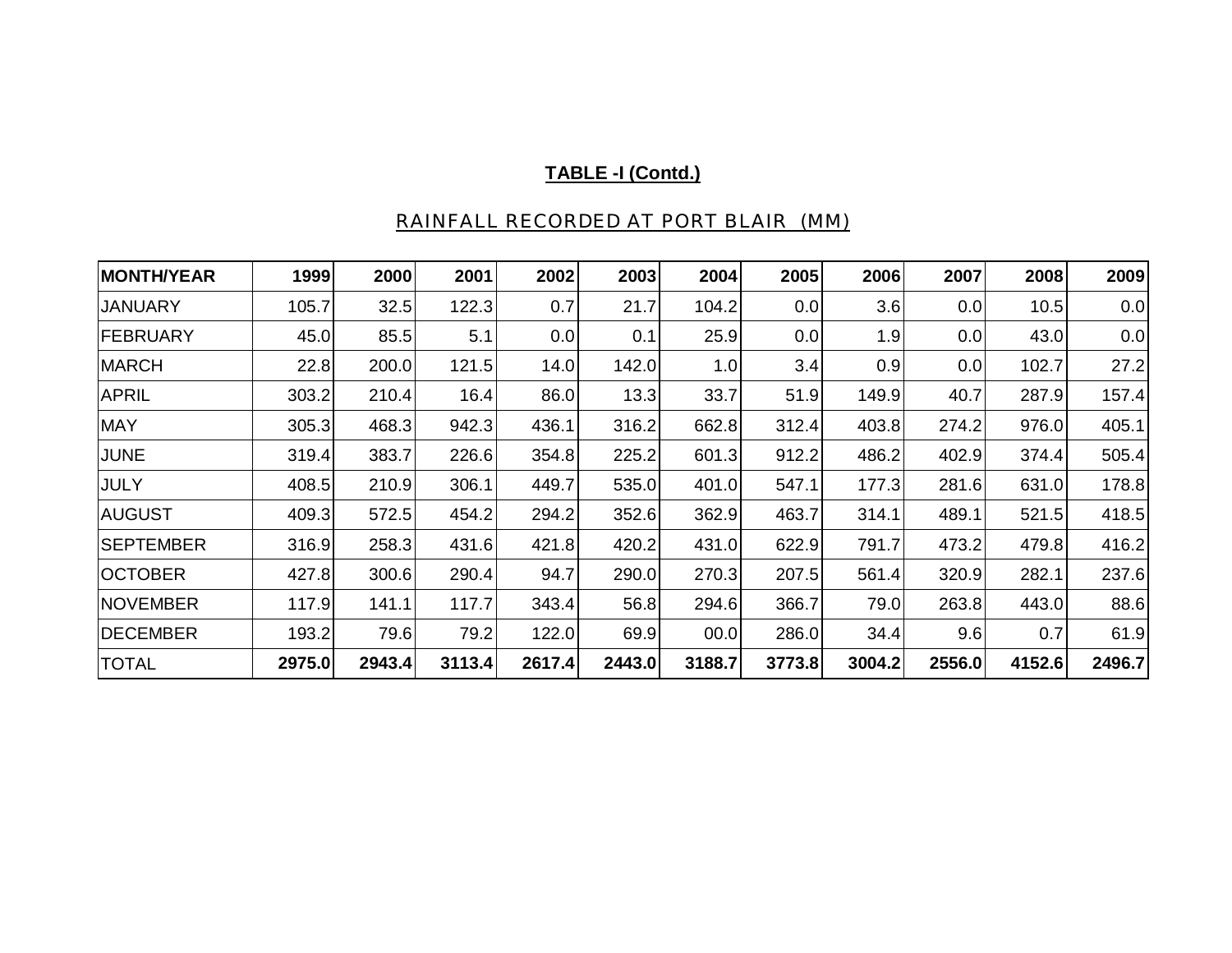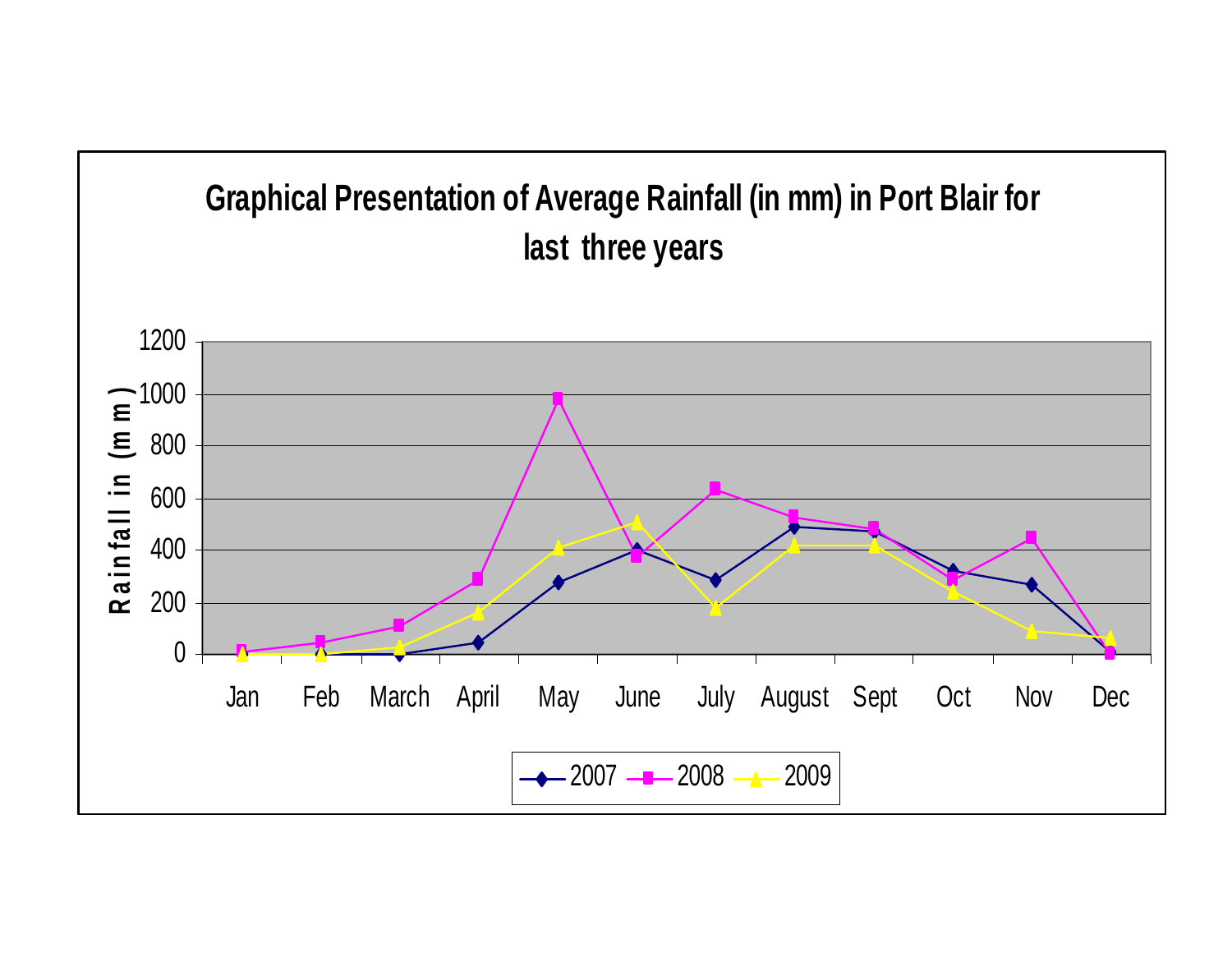### **TABLE- II**

### **YEAR-WISE /DISTRICT-WISE RAINFALL DATA OF VARIOUS STATIONS from 1967 to 2009**

| <b>ISTATION/YEAR</b>    | 1967                    | 1968   | 1969      | 1970   | 1971                    | 1972   | 1973   | 1974   | 1975   | 1976   | 1977   | 1978   |  |  |  |
|-------------------------|-------------------------|--------|-----------|--------|-------------------------|--------|--------|--------|--------|--------|--------|--------|--|--|--|
|                         | <b>ANDAMAN DISTRICT</b> |        |           |        |                         |        |        |        |        |        |        |        |  |  |  |
| <b>PORT BLAIR</b>       | 3604.6                  | 2620.0 | 2689.5    | 3663.2 | 2894.5                  | 3747.5 | 2912.0 | 3088.5 | 2764.7 | 3495.7 | 2331.8 | 2663.3 |  |  |  |
| <b>MAYABUNDER</b>       | 2387.6                  | 3197.4 | 2863.2    | 3889.7 | 2882.5                  | 3873.2 | 3121.5 | 3084.2 | 3378.4 | 3031.6 | 2432.0 | 2685.7 |  |  |  |
| <b>LONG ISLAND</b>      | 3361.1                  | 2917.0 | 2628.5    | 2870.6 | 2753.0                  | 3539.5 | 2567.4 | 2665.4 | 3240.6 | 3637.6 | 3026.2 | 3031.6 |  |  |  |
| <b>HUT BAY</b>          | <b>NA</b>               | NA     | <b>NA</b> | 3449.0 | 3259.1                  | 3444.0 | 2872.2 | 3022.1 | 3552.1 | 3263.8 | 2328.5 | 3024.6 |  |  |  |
| <b>AVERAGE RAINFALL</b> | 3117.8                  | 2911.5 | 2727.1    | 3468.1 | 2947.2                  | 3651.1 | 2868.3 | 2965.1 | 3234.0 | 3357.2 | 2529.6 | 2851.3 |  |  |  |
|                         |                         |        |           |        | <b>NICOBAR DISTRICT</b> |        |        |        |        |        |        |        |  |  |  |
| <b>ICAR NICOBAR</b>     | 2689.3                  | 1942.6 | 2238.2    | 2610.7 | 2800.1                  | 1767.7 | 3331.8 | 2827.5 | 4886.9 | 2966.9 | 2383.5 | 2295.5 |  |  |  |
| <b>NANCOWRIE</b>        | 3121.4                  | 2769.4 | 2518.7    | 2807.0 | 2493.7                  | 2128.1 | 3110.6 | 2893.6 | 3489.8 | 2340.1 | 2161.4 | 1884.2 |  |  |  |
| <b>KONDUL</b>           | 2690.2                  | 2785.9 | 3346.2    | 3270.1 | 3708.0                  | 2357.0 | 2949.1 | 3146.0 | 3394.6 | 3430.3 | 2545.4 | 3153.5 |  |  |  |
| <b>AVERAGE RAINFALL</b> | 2833.6                  | 2499.3 | 2701.0    | 2829.0 | 3000.6                  | 2084.3 | 3130.5 | 2955.7 | 3923.8 | 2912.4 | 2363.4 | 2444.4 |  |  |  |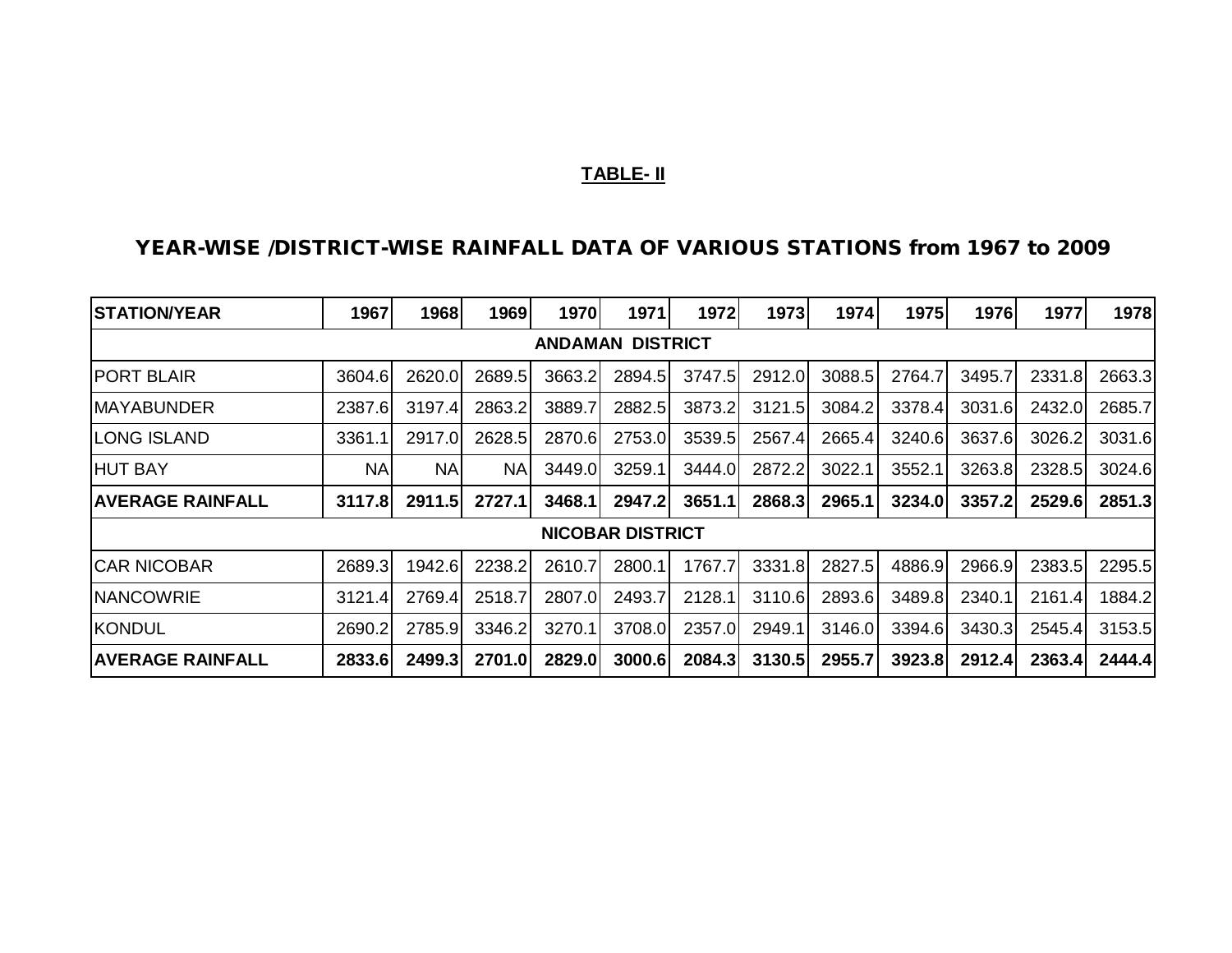### **TABLE- II (contd.)**

### **YEAR-WISE /DISTRICT-WISE RAINFALL DATA OF VARIOUS STATIONS**

| <b>STATION/YEAR</b>     | 1979   | 1980   | 1981   | 1982   | 1983                    | 1984   | 1985   | 1986   | 1987   | 1988   | 1989   | 1990   |
|-------------------------|--------|--------|--------|--------|-------------------------|--------|--------|--------|--------|--------|--------|--------|
|                         |        |        |        |        | <b>ANDAMAN DISTRICT</b> |        |        |        |        |        |        |        |
| <b>PORT BLAIR</b>       | 1541.4 | 3756.6 | 3204.0 | 2445.6 | 2975.0                  | 3421.1 | 2828.2 | 2197.9 | 2635.4 | 3364.9 | 2541.7 | 2593.7 |
| <b>MAYABUNDER</b>       | 2051.4 | 3627.6 | 3174.7 | 2533.0 | 2693.7                  | 2524.0 | 3091.4 | 2248.9 | 2811.5 | 2439.5 | 1651.1 | 1522.3 |
| <b>LONG ISLAND</b>      | 1508.0 | 3298.7 | 3166.4 | 2730.6 | 2929.1                  | 2405.0 | 2974.3 | 2420.1 | 2334.4 | 3409.4 | 2543.5 | 2379.5 |
| <b>HUT BAY</b>          | 1996.5 | 3284.6 | 2770.2 | 2772.8 | 3185.6                  | 1002.4 | 2451.7 | 1840.3 | 1597.7 | 2543.6 | 2827.0 | 2399.6 |
| <b>AVERAGE RAINFALL</b> | 1774.3 | 3491.9 | 3078.8 | 2620.5 | 2945.9                  | 2338.1 | 2836.4 | 2176.8 | 2344.8 | 2939.4 | 2390.8 | 2223.7 |
|                         |        |        |        |        | <b>NICOBAR DISTRICT</b> |        |        |        |        |        |        |        |
| <b>CAR NICOBAR</b>      | 2083.9 | 2834.6 | 2069.2 | 1367.2 | 2749.2                  | 2191.8 | 1867.5 | 1985.3 | 2825.3 | 4779.8 | 3535.5 | 2996.7 |
| <b>NANCOWRIE</b>        | 1541.4 | 2734.4 | 1877.9 | 1036.8 | 2477.7                  | 2967.2 | 2294.7 | 1886.7 | 2600.3 | 2701.0 | 2308.1 | 1976.5 |
| KONDUL                  | 2929.5 | 3411.0 | 3189.8 | 1603.3 | 1676.8                  | 2934.6 | 2018.9 | 2660.6 | 1139.7 | 1158.5 | 2047.2 | 1987.4 |
| <b>AVERAGE RAINFALL</b> | 2184.9 | 2993.3 | 2379.0 | 1335.8 | 2301.2                  | 2697.9 | 2060.4 | 2177.5 | 2188.4 | 2879.8 | 2630.3 | 2320.2 |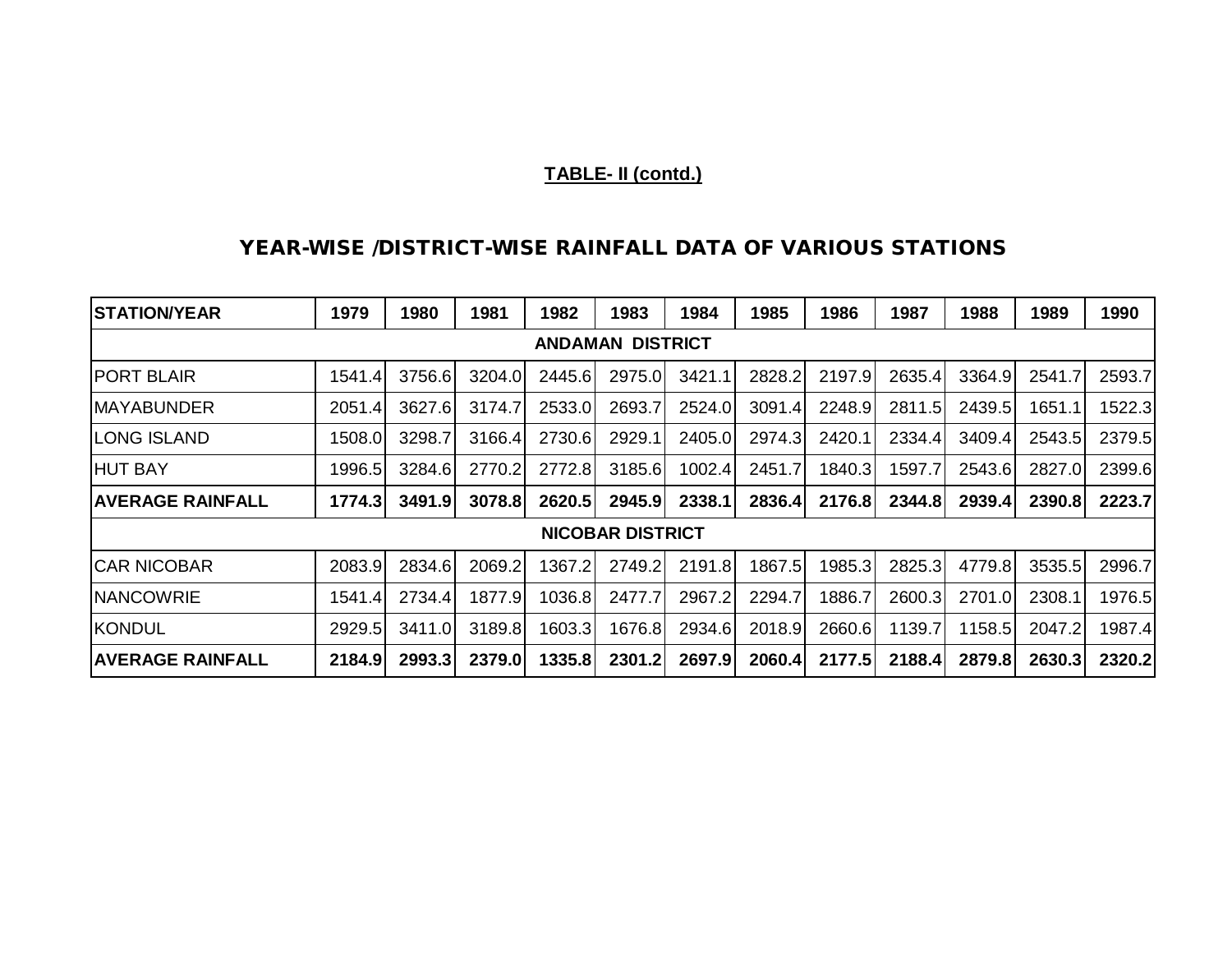# **TABLE- II (contd.)**

### **YEAR-WISE /DISTRICT WISE RAINFALL DATA OF VARIOUS STATIONS**

| <b>STATION/YEAR</b>     | 1991 | 1992                                                                                                                                          | 1993 | 1994 | 1995 | 1996 | 1997 | 1998 | 1999 | 2000 | 2001 | 2002 | 2003 | 2004           | 2005                              | 2006          |
|-------------------------|------|-----------------------------------------------------------------------------------------------------------------------------------------------|------|------|------|------|------|------|------|------|------|------|------|----------------|-----------------------------------|---------------|
| <b>ANDAMAN DISTRICT</b> |      |                                                                                                                                               |      |      |      |      |      |      |      |      |      |      |      |                |                                   |               |
| <b>PORTBLAIR</b>        |      | 3096.9 2793.6 2542.9 3512.4 3358.4 3473.1 2795.8 2811.5 2975.0 2943.4 3113.4 2617.4 2443.0 3188.7 3773.8 3004.2                               |      |      |      |      |      |      |      |      |      |      |      |                |                                   |               |
| MAYABUNDER              |      | 1647.4   1679.6   2050.7   3387.5   3567.8   3384.2   2580.1   2671.5   3173.1   2549.8   3169.8   3571.1                                     |      |      |      |      |      |      |      |      |      |      |      |                | 2658.2   2836.2   2959.1   2842.6 |               |
| <b>LONG ISLAND</b>      |      | 2754.7   1802.8   2089.1   2776.2   3308.1   2378.1   3153.1   3368.2                                                                         |      |      |      |      |      |      | NA.  | NA.  | NA.  | ΝA   | ΝA   | 1583.3         |                                   | 1540.1 1418.1 |
| <b>HUT BAY</b>          |      | 2438.7   2209.4   2356.5   3716.3   3254.2   3784.3   2450.0   2734.2   3196.6   2649.1   2504.5   1575.5   2642.4   2446.3   2952.4   2807.3 |      |      |      |      |      |      |      |      |      |      |      |                |                                   |               |
| <b>AVERAGE RAINFALL</b> |      | 2484.4  2121.2   2259.8   3348.1   3372.1   3254.9   2744.8   2896.4   3114.9   2714.1   2929.2   2588.0   2581.2   2513.6   2806.4   2518.0  |      |      |      |      |      |      |      |      |      |      |      |                |                                   |               |
| <b>NICOBAR DISTRICT</b> |      |                                                                                                                                               |      |      |      |      |      |      |      |      |      |      |      |                |                                   |               |
| <b>ICAR NICOBAR</b>     |      | 4033.1 3025.8 1978.6 2495.4 2625.9 3057.5 2021.4 2147.7 2576.5 2497.6 2278.0 1661.1                                                           |      |      |      |      |      |      |      |      |      |      |      |                | 2471.7 1772.2 2460.4 2543.3       |               |
| <b>INANCOWRIE</b>       |      | 2007.1   1913.2   2621.5   2613.0   2444.2   3141.0   1803.3   2689.2   1813.1   2116.8   2973.7   2240.8   2101.7   2422.2   2620.5   2851.8 |      |      |      |      |      |      |      |      |      |      |      |                |                                   |               |
| KONDUL                  |      | 2120.1 2606.7 3094.9 2807.2 2556.8 3227.0 1973.5 2840.9 2428.6 1817.3 2882.7 2056.4                                                           |      |      |      |      |      |      |      |      |      |      |      | 2548.712599.01 | <b>NA</b>                         | <b>NA</b>     |
| <b>AVERAGE RAINFALL</b> |      | 2720.1 2374.0 2264.5 2540.5 2697.6 2720.7 2559.3 2272.7 2143.9 2711.5 1986.1 2374.0 2264.5 2540.5 2697.6                                      |      |      |      |      |      |      |      |      |      |      |      |                |                                   |               |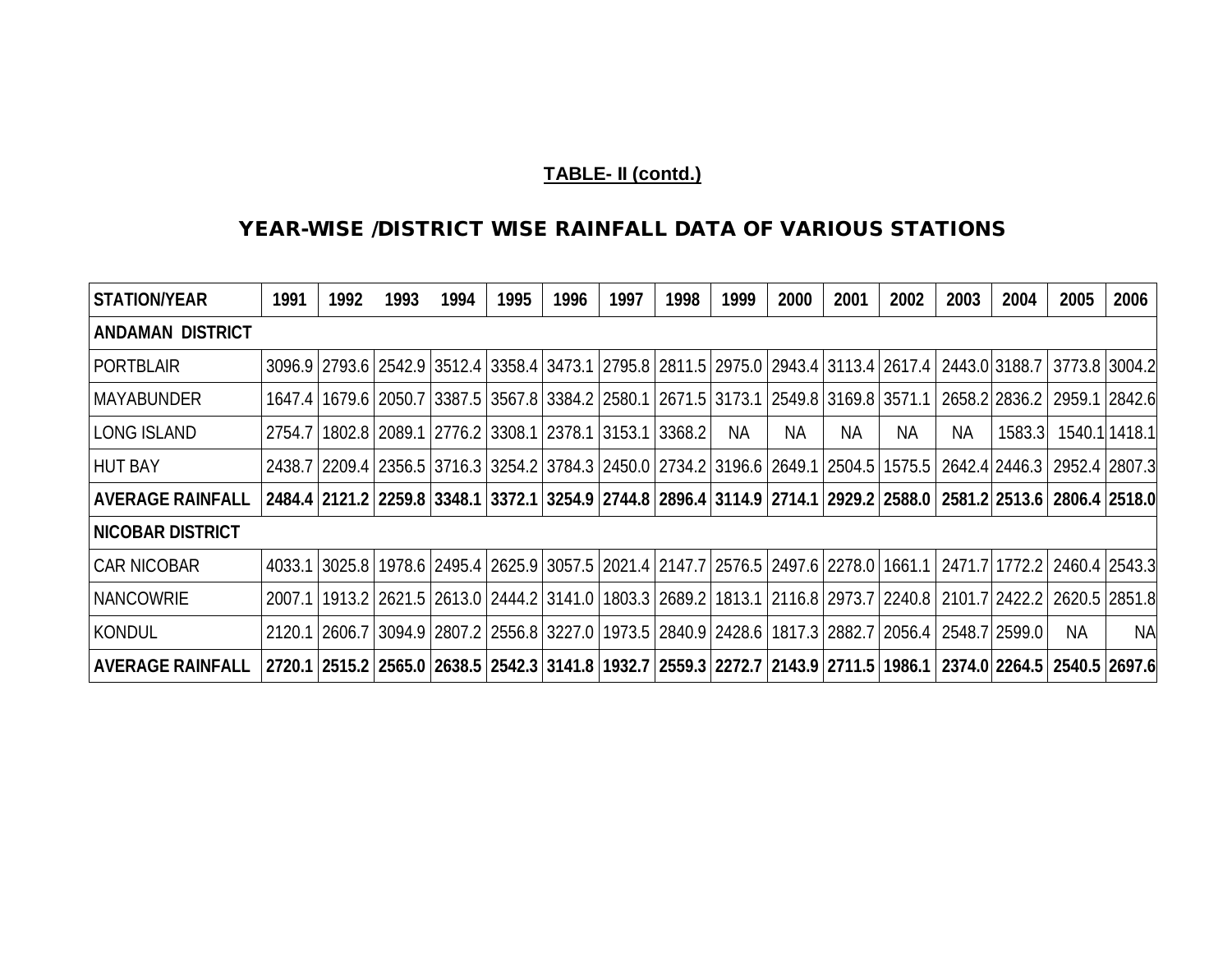# **TABLE- II (contd.)**

### **YEAR-WISE DISTRICT WISE RAINFALL DATA OF VARIOUS STATIONS**

| <b>YEAR</b><br><b>STATION</b> | 2007   | 2008                                       | 2009    |
|-------------------------------|--------|--------------------------------------------|---------|
|                               |        | <b>NORTH &amp; MIDDLE ANDAMAN DISTRICT</b> |         |
| <b>MAYABUNDER</b>             | 3021.7 | 4139.4                                     | 3958.5  |
| <b>LONG ISLAND</b>            | 2677.9 | 3439.1                                     | 2786.9  |
| <b>AVERAGE RAINFALL</b>       | 2849.8 | 3789.3                                     | 3372.7  |
|                               |        | SOUTH ANDAMAN DISTRICT                     |         |
| <b>PORT BLAIR</b>             | 2556.0 | 4152.6                                     | 2496.7  |
| <b>HUT BAY</b>                | 2862.5 | 2969.5                                     | 2153.8  |
| <b>AVERAGE RAINFALL</b>       | 2709.2 | 3561.1                                     | 2325.3  |
|                               |        | <b>NICOBAR DISTRICT</b>                    |         |
| <b>CAR NICOBAR</b>            | 2760.8 | 2789.1                                     | 1987.4  |
| <b>NANCOWRY</b>               | 2113.2 | 2039.0                                     | 1806.1  |
| <b>AVERAGE RAINFALL</b>       | 2437.0 | 2414.1                                     | 1896.75 |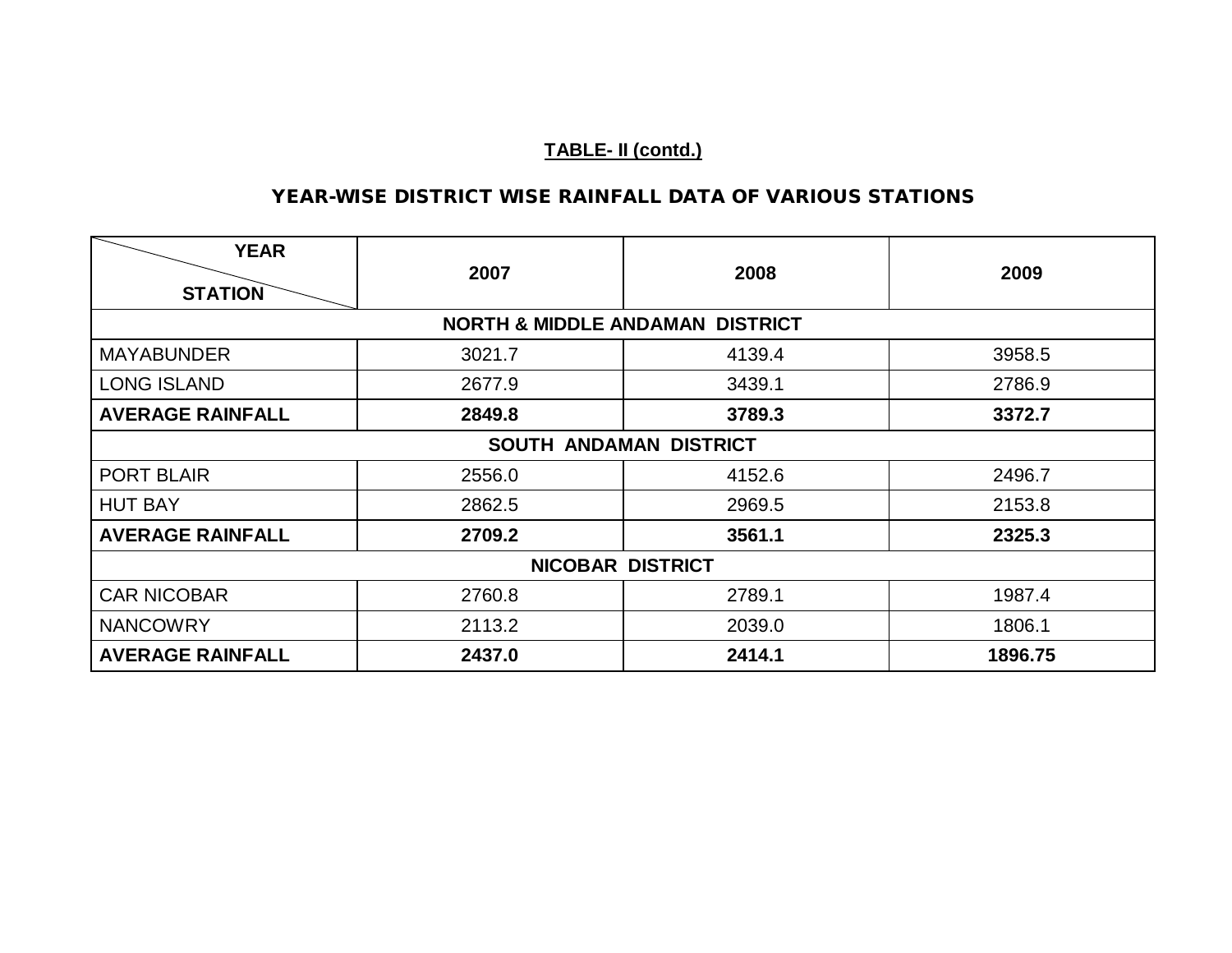# **TABLE –III**

# **RAIN FALL RECORDED AT MAYABUNDER (mm) FROM 2000 TO 2009**

| <b>MONTH/YEAR</b> | 2000    | 2001    | 2002    | 2003    | 2004    | 2005   | 2006   | 2007   | 2008   | 2009   |
|-------------------|---------|---------|---------|---------|---------|--------|--------|--------|--------|--------|
| <b>JANUARY</b>    | 0.00    | 18.30   | 4.00    | 7.00    | 73.00   | 0.0    | 0.0    | 0.0    | 0.0    | 0.0    |
| FEBRUARY          | 12.40   | 0.00    | 0.00    | 0.00    | 0.00    | 0.0    | 0.0    | 0.0    | 187.4  | 0.0    |
| <b>MARCH</b>      | 93.00   | 118.00  | 0.00    | 6.10    | 3.00    | 0.0    | 21.0   | 0.0    | 71.0   | 4.0    |
| <b>APRIL</b>      | 109.00  | 24.00   | 57.00   | 0.00    | 28.00   | 50.0   | 167.0  | 133.0  | 132.0  | 92.0   |
| <b>MAY</b>        | 246.90  | 736.30  | 341.10  | 399.10  | 505.00  | 327.8  | 338.4  | 381.2  | 526.0  | 70.0   |
| <b>JUNE</b>       | 463.00  | 518.00  | 514.00  | 312.00  | 620.00  | 433.8  | 608.0  | 355.5  | 738.1  | 1020.5 |
| <b>JULY</b>       | 282.00  | 401.80  | 456.00  | 612.00  | 406.00  | 469.0  | 262.0  | 764.2  | 720.3  | 749.0  |
| <b>AUGUST</b>     | 584.00  | 760.40  | 734.00  | 445.00  | 447.00  | 326.0  | 391.7  | 505.4  | 748.4  | 744.0  |
| <b>SEPTEMBER</b>  | 334.50  | 206.00  | 614.00  | 478.00  | 321.00  | 633.0  | 620.0  | 591.0  | 426.5  | 629.0  |
| <b>OCTOBER</b>    | 339.00  | 261.00  | 252.00  | 331.00  | 264.20  | 296.4  | 304.5  | 123.1  | 401.0  | 562.0  |
| NOVEMBER          | 86.00   | 107.00  | 465.00  | 22.00   | 169.00  | 277.1  | 44.0   | 168.3  | 188.7  | 35.0   |
| <b>DECEMBER</b>   | 0.00    | 19.00   | 134.00  | 46.00   | 0.00    | 146.0  | 86.0   | 0.00   | 0.00   | 53.0   |
| <b>TOTAL</b>      | 2549.80 | 3169.80 | 3571.10 | 2658.20 | 2836.20 | 2959.1 | 2842.6 | 3021.7 | 4139.4 | 3958.5 |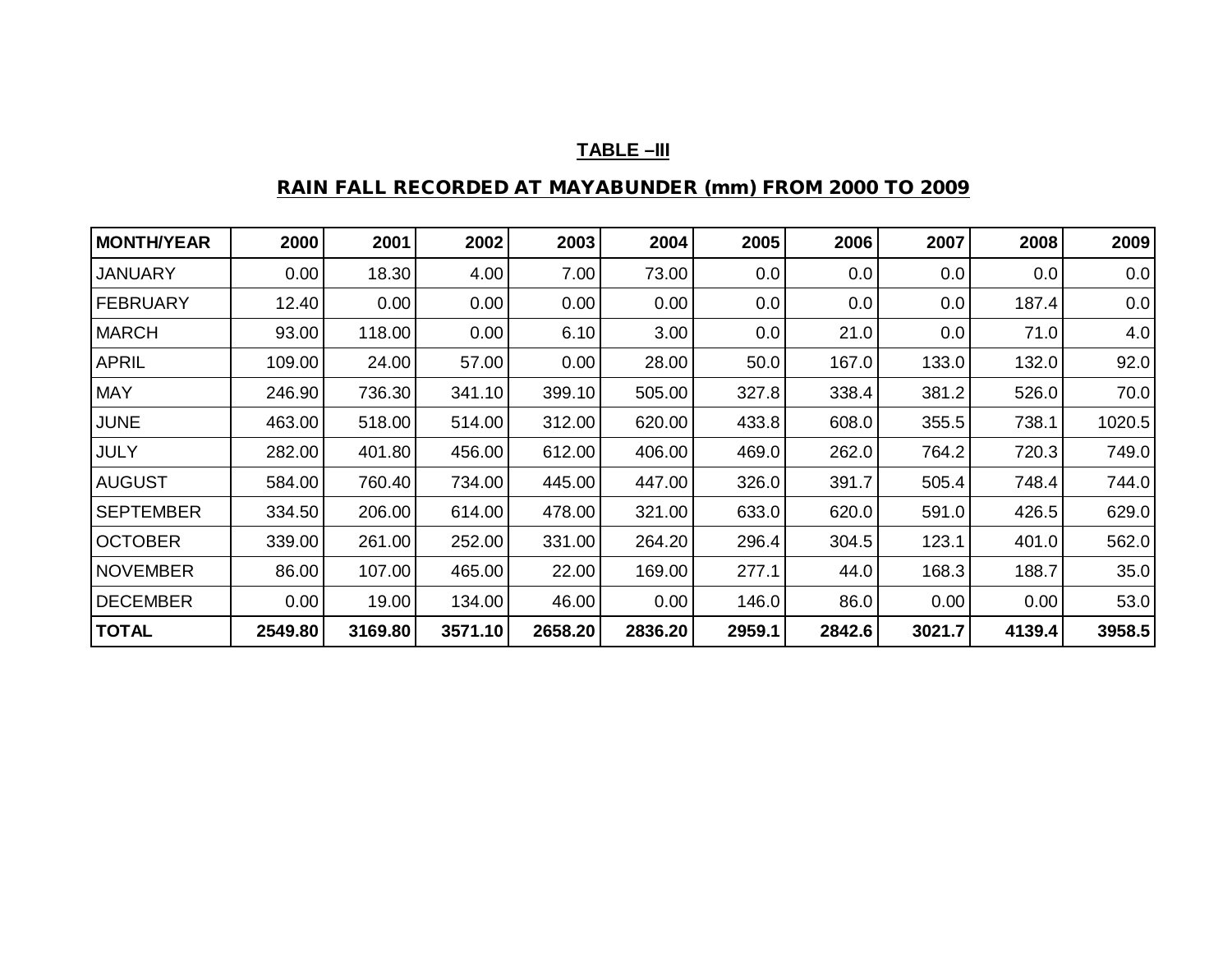# **TABLE –IV**

### **RAINFALL RECORDED AT LONG ISLAND (MM) FROM 2000 TO 2009**

| <b>MONTH/YEAR</b> | 2000 | 2001 | 2002 | 2003 | 2004    | 2005   | 2006   | 2007   | 2008   | 2009   |
|-------------------|------|------|------|------|---------|--------|--------|--------|--------|--------|
| <b>JANUARY</b>    | 0.00 | 0.00 | 0.00 | 0.00 | 0.00    | 0.0    | 0.0    | 0.0    | 43.0   | 0.0    |
| <b>FEBRUARY</b>   | 0.00 | 0.00 | 0.00 | 0.00 | 0.00    | 0.0    | 0.0    | 0.0    | 76.0   | 0.0    |
| <b>MARCH</b>      | 0.00 | 0.00 | 0.00 | 0.00 | 0.00    | 0.0    | 0.0    | 0.0    | 72.0   | 2.0    |
| <b>APRIL</b>      | 0.00 | 0.00 | 0.00 | 0.00 | 0.00    | 11.0   | 105.0  | 4.5    | 189.0  | 128.2  |
| <b>MAY</b>        | 0.00 | 0.00 | 0.00 | 0.00 | 575.90  | 15.0   | 148.8  | 330.0  | 823.4  | 220.0  |
| <b>JUNE</b>       | 0.00 | 0.00 | 0.00 | 0.00 | 362.10  | 115.3  | 120.0  | 323.4  | 627.6  | 985.7  |
| <b>JULY</b>       | 0.00 | 0.00 | 0.00 | 0.00 | 195.30  | 205.0  | 205.8  | 569.0  | 621.2  | 395.0  |
| <b>AUGUST</b>     | 0.00 | 0.00 | 0.00 | 0.00 | 270.30  | 261.2  | 180.0  | 532.0  | 230.7  | 379.8  |
| <b>SEPTEMBER</b>  | 0.00 | 0.00 | 0.00 | 0.00 | 46.00   | 505.1  | 419.5  | 591.0  | 422.4  | 342.2  |
| <b>IOCTOBER</b>   | 0.00 | 0.00 | 0.00 | 0.00 | 108.10  | 161.6  | 222.5  | 135.0  | 74.0   | 262.0  |
| <b>INOVEMBER</b>  | 0.00 | 0.00 | 0.00 | 0.00 | 25.60   | 161.9  | 2.0    | 191.0  | 246.8  | 21.0   |
| <b>DECEMBER</b>   | 0.00 | 0.00 | 0.00 | 0.00 | 0.00    | 104.0  | 14.5   | 2.0    | 13.0   | 51.0   |
| <b>TOTAL</b>      | 0.00 | 0.00 | 0.00 | 0.00 | 1583.30 | 1540.1 | 1418.1 | 2677.9 | 3439.1 | 2786.9 |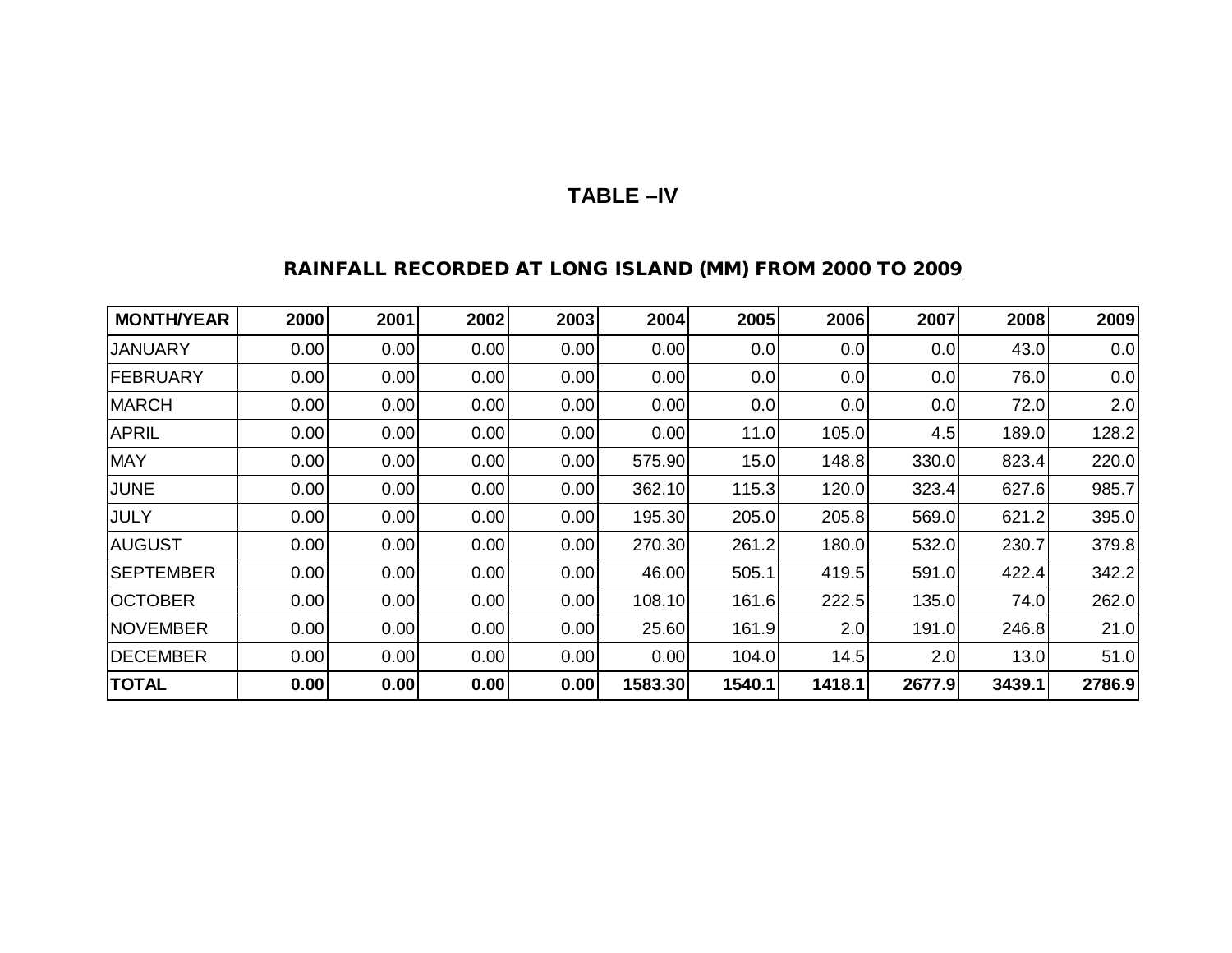# **TABLE –V**

# RAINFALL RECORDED AT HUT BAY (MM) FROM 2000 TO 2009

| <b>MONTH/YEAR</b> | 2000   | 2001   | 2002   | 2003   | 2004   | 2005   | 2006   | 2007   | 2008   | 2009   |
|-------------------|--------|--------|--------|--------|--------|--------|--------|--------|--------|--------|
| JANUARY           | 8.00   | 122.40 | 0.00   | 0.00   | 0.00   | 10.6   | 23.8   | 0.0    | 2.0    | 0.0    |
| IFEBRUARY         | 76.00  | 0.00   | 0.00   | 0.00   | 265.00 | 4.7    | 0.0    | 0.0    | 68.1   | 0.0    |
| <b>MARCH</b>      | 293.70 | 177.00 | 0.00   | 113.20 | 74.00  | 12.6   | 34.2   | 0.0    | 143.4  | 64.1   |
| <b>APRIL</b>      | 118.00 | 108.00 | 25.00  | 0.00   | 28.60  | 56.8   | 367.8  | 48.9   | 229.2  | 150.0  |
| <b>MAY</b>        | 417.20 | 596.00 | 404.60 | 376.80 | 519.20 | 234.1  | 517.4  | 343.9  | 274.0  | 402.7  |
| <b>JUNE</b>       | 311.00 | 413.10 | 224.00 | 229.10 | 225.70 | 371.5  | 329.0  | 489.6  | 272.3  | 509.3  |
| <b>JULY</b>       | 194.80 | 106.00 | 239.00 | 692.20 | 216.40 | 380.7  | 121.7  | 196.8  | 411.0  | 98.3   |
| <b>AUGUST</b>     | 512.30 | 191.40 | 182.90 | 303.70 | 287.20 | 300.8  | 187.0  | 269.2  | 507.1  | 253.8  |
| <b>SEPTEMBER</b>  | 168.00 | 288.00 | 186.00 | 213.70 | 307.60 | 285.0  | 567.2  | 545.6  | 312.2  | 294.8  |
| <b>OCTOBER</b>    | 348.00 | 229.00 | 26.00  | 269.90 | 294.60 | 573.8  | 445.2  | 418.2  | 233.1  | 220.5  |
| <b>NOVEMBER</b>   | 102.00 | 150.60 | 170.00 | 168.60 | 220.30 | 390.4  | 83.2   | 260.4  | 341.1  | 60.6   |
| <b>IDECEMBER</b>  | 100.10 | 123.00 | 118.00 | 275.20 | 7.70   | 331.4  | 130.8  | 289.9  | 176.0  | 99.7   |
| <b>TOTAL</b>      | 2649.1 | 2504.5 | 1575.5 | 2642.4 | 2446.3 | 2952.4 | 2807.3 | 2862.5 | 2969.5 | 2153.8 |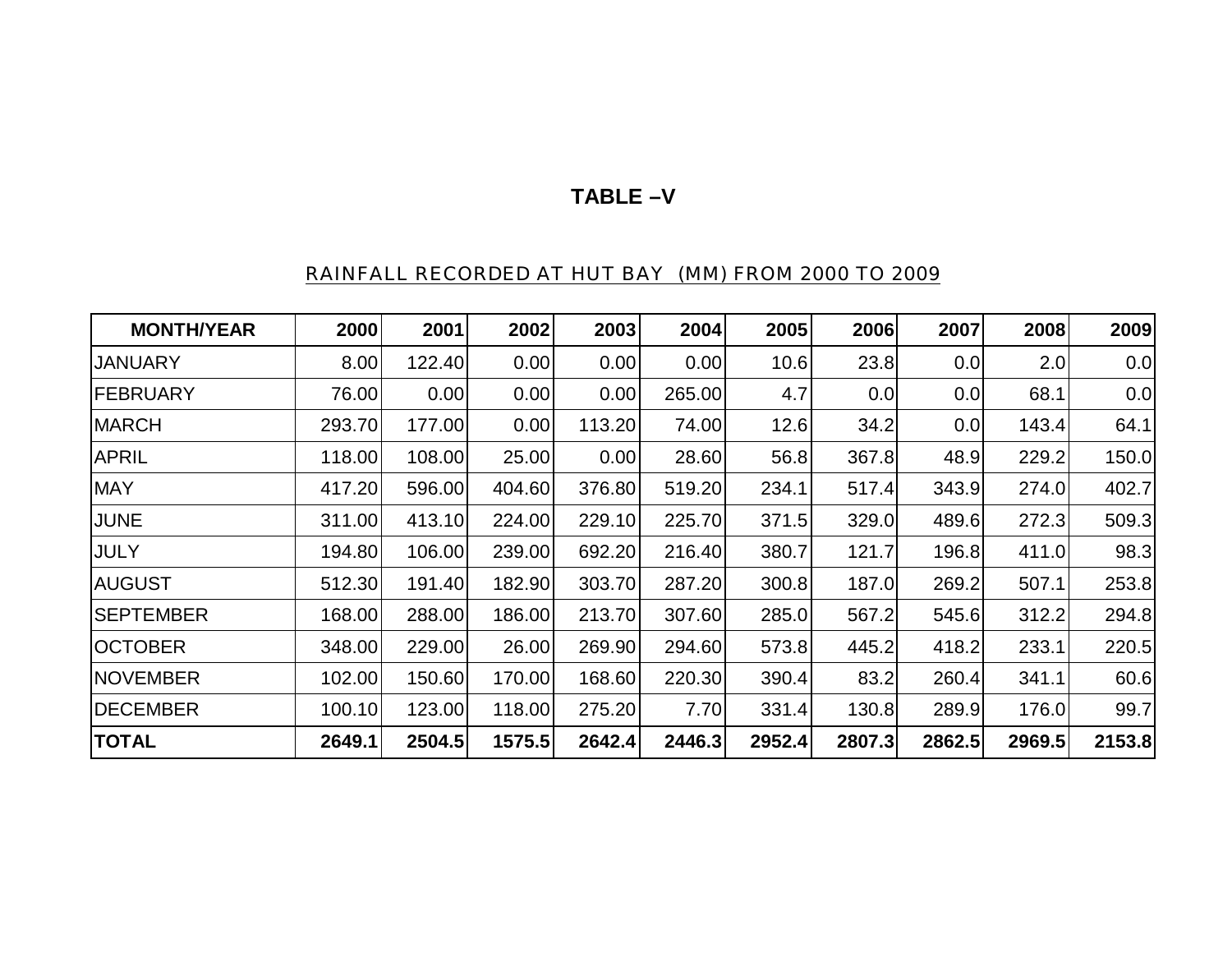# **TABLE – VI**

# RAINFALL RECORDED AT CAR NICOBAR (MM) FROM 2000 TO 2009

| <b>MONTH/YEAR</b> | 2000    | 2001    | 2002    | 2003    | 2004    | 2005    | 2006    | 2007    | 2008   | 2009   |
|-------------------|---------|---------|---------|---------|---------|---------|---------|---------|--------|--------|
| <b>JANUARY</b>    | 108.90  | 100.80  | 0.00    | 34.00   | 62.40   | 34.0    | 44.20   | 0.8     | 38.50  | 8.0    |
| <b>FEBRUARY</b>   | 26.00   | 43.00   | 0.20    | 20.60   | 113.10  | 0.0     | 61.60   | 0.0     | 32.20  | 43.6   |
| <b>MARCH</b>      | 227.30  | 83.50   | 39.20   | 211.40  | 32.20   | 160.50  | 147.8   | 0.0     | 159.00 | 81.4   |
| <b>APRIL</b>      | 116.50  | 87.50   | 16.80   | 18.80   | 43.10   | 51.40   | 251.60  | 56.40   | 233.30 | 259.6  |
| <b>MAY</b>        | 333.20  | 409.80  | 329.00  | 203.50  | 363.70  | 208.90  | 365.40  | 543.10  | 177.20 | 599.8  |
| <b>JUNE</b>       | 313.80  | 154.30  | 205.30  | 57.70   | 311.50  | 373.20  | 277.20  | 402.70  | 354.50 | 167.8  |
| <b>JULY</b>       | 99.20   | 204.80  | 44.40   | 421.00  | 101.70  | 131.40  | 95.40   | 187.10  | 204.30 | 90.8   |
| <b>AUGUST</b>     | 382.90  | 216.60  | 245.40  | 416.80  | 160.00  | 199.50  | 149.50  | 441.50  | 421.00 | 125.4  |
| <b>SEPTEMBER</b>  | 177.90  | 202.20  | 321.00  | 192.00  | 182.30  | 280.10  | 516.20  | 390.60  | 108.00 | 183.3  |
| <b>OCTOBER</b>    | 420.00  | 214.80  | 90.70   | 408.00  | 200.40  | 232.50  | 498.80  | 237.20  | 426.30 | 141.9  |
| <b>NOVEMBER</b>   | 175.90  | 421.20  | 253.20  | 276.40  | 193.80  | 244.70  | 83.20   | 446.40  | 424.7  | 156.6  |
| <b>DECEMBER</b>   | 116.00  | 139.50  | 115.90  | 211.50  | 8.00    | 544.20  | 52.40   | 55.00   | 210.1  | 129.2  |
| <b>TOTAL</b>      | 2497.60 | 2278.00 | 1661.10 | 2471.70 | 1772.20 | 2460.40 | 2543.30 | 2760.80 | 2789.1 | 1987.4 |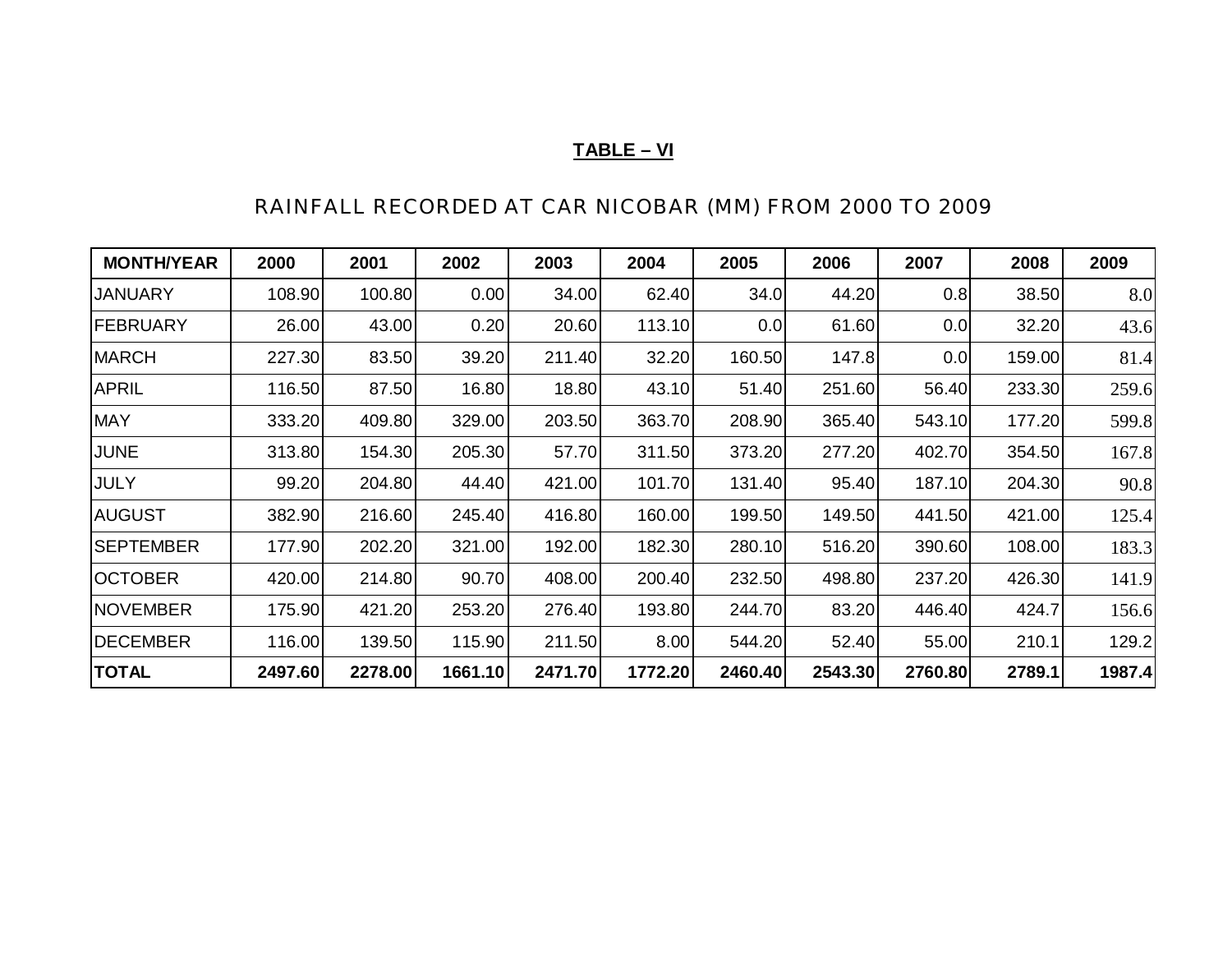# **TABLE – VII**

# RAINFALL RECORDED AT NANCOWRIE (MM) FROM 2000 TO 2009

| <b>MONTH/YEAR</b> | 2000    | 2001    | 2002    | 2003    | 2004    | 2005    | 2006    | 2007    | 2008   | 2009   |
|-------------------|---------|---------|---------|---------|---------|---------|---------|---------|--------|--------|
| JANUARY           | 28.10   | 137.30  | 34.90   | 162.80  | 0.40    | 91.40   | 53.50   | 35.80   | 36.1   | 164.1  |
| FEBRUARY          | 57.10   | 4.70    | 3.60    | 68.30   | 145.90  | 0.0     | 62.40   | 13.90   | 0.0    | 12.1   |
| <b>MARCH</b>      | 167.10  | 112.70  | 59.50   | 78.60   | 114.50  | 6.60    | 193.50  | 99.00   | 205.6  | 81.5   |
| <b>APRIL</b>      | 148.10  | 9.20    | 123.80  | 30.30   | 72.80   | 75.10   | 367.80  | 45.60   | 237.2  | 62.5   |
| <b>MAY</b>        | 283.10  | 483.90  | 311.40  | 226.80  | 400.00  | 265.30  | 426.30  | 361.70  | 196.7  | 330.6  |
| <b>JUNE</b>       | 248.70  | 196.50  | 225.10  | 54.80   | 436.80  | 493.0   | 400.90  | 343.00  | 209.8  | 132.3  |
| <b>JULY</b>       | 177.60  | 318.40  | 50.10   | 261.70  | 295.10  | 206.00  | 179.20  | 164.30  | 224.3  | 255.1  |
| <b>AUGUST</b>     | 274.60  | 184.60  | 232.00  | 123.40  | 183.80  | 148.60  | 128.40  | 257.0   | 185.5  | 194.4  |
| <b>SEPTEMBER</b>  | 141.10  | 180.40  | 184.30  | 244.90  | 315.00  | 87.70   | 240.80  | 159.00  | 85.8   | 161.5  |
| <b>OCTOBER</b>    | 297.00  | 324.70  | 274.10  | 390.20  | 234.00  | 322.90  | 469.00  | 233.00  | 80.2   | 87.4   |
| <b>NOVEMBER</b>   | 197.20  | 737.00  | 480.20  | 178.60  | 113.90  | 400.60  | 199.00  | 199.30  | 375.3  | 181.3  |
| <b>DECEMBER</b>   | 97.10   | 284.30  | 261.80  | 281.30  | 110.00  | 523.30  | 131.00  | 201.60  | 202.5  | 143.3  |
| <b>TOTAL</b>      | 2116.80 | 2973.70 | 2240.80 | 2101.70 | 2422.20 | 2620.50 | 2851.80 | 2113.20 | 2039.0 | 1806.1 |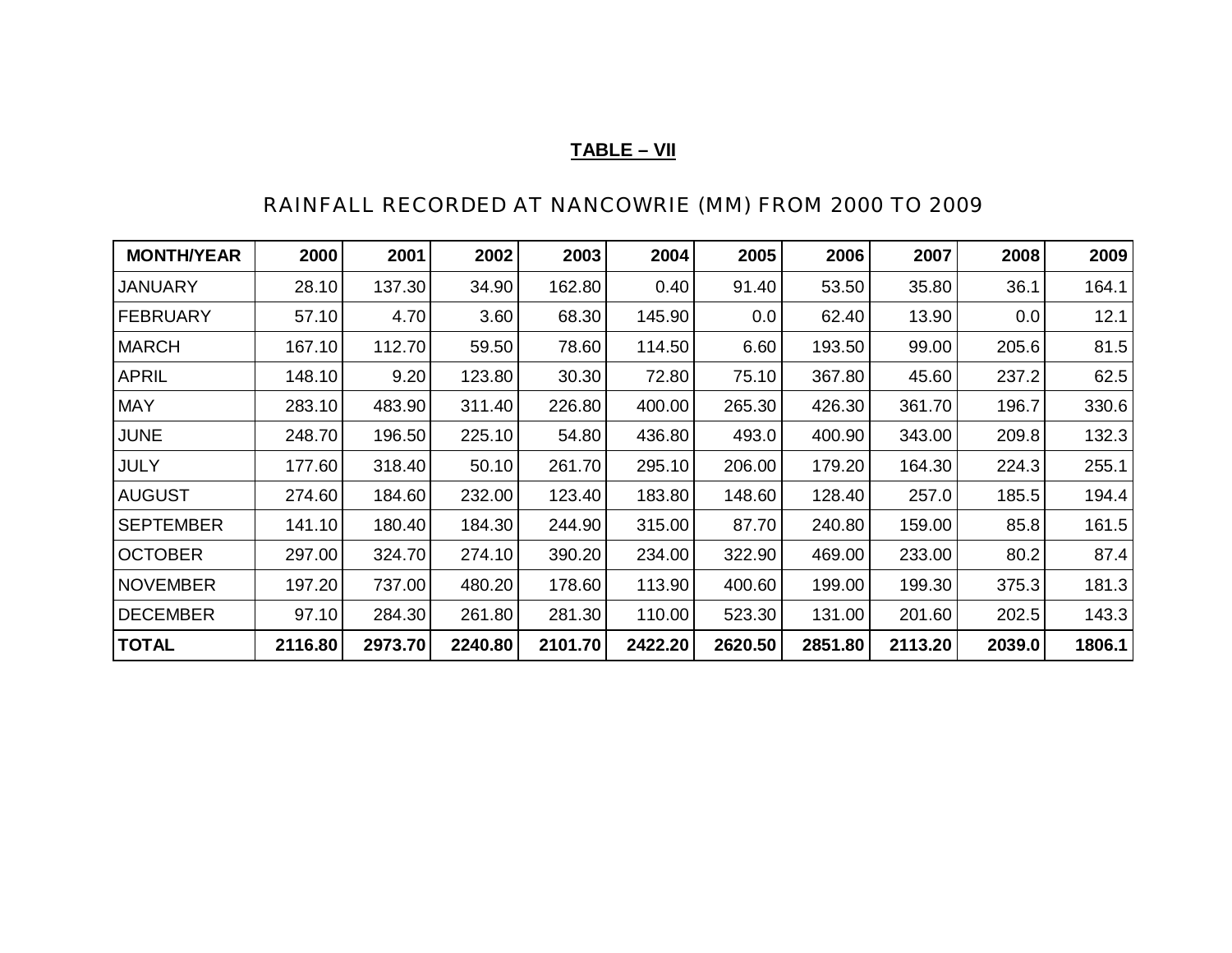# **TABLE – VIII**

# RAINFALL RECORDED AT KONDUL (MM)

| <b>MONTH/YEAR</b> | 2000    | 2001    | 2002    | 2003    | 2004    |
|-------------------|---------|---------|---------|---------|---------|
| <b>JANUARY</b>    | 44.60   | 295.80  | 86.70   | 74.00   | 1.00    |
| <b>FEBRUARY</b>   | 6.30    | 126.60  | 3.40    | 65.00   | 76.10   |
| <b>MARCH</b>      | 24.00   | 271.50  | 42.20   | 65.00   | 135.80  |
| <b>APRIL</b>      | 358.70  | 102.90  | 68.10   | 10.00   | 137.50  |
| <b>MAY</b>        | 140.50  | 382.60  | 230.80  | 172.90  | 278.30  |
| <b>JUNE</b>       | 21.00   | 126.30  | 220.30  | 74.00   | 179.90  |
| <b>JULY</b>       | 165.60  | 228.70  | 89.00   | 241.00  | 496.60  |
| <b>AUGUST</b>     | 164.00  | 161.30  | 405.40  | 209.50  | 332.40  |
| <b>SEPTEMBER</b>  | 296.40  | 294.00  | 284.10  | 427.10  | 473.40  |
| <b>OCTOBER</b>    | 244.40  | 248.80  | 251.50  | 408.00  | 189.00  |
| <b>NOVEMBER</b>   | 220.00  | 379.10  | 211.90  | 400.90  | 168.00  |
| <b>DECEMBER</b>   | 131.80  | 265.10  | 163.00  | 401.30  | 131.00  |
| <b>TOTAL</b>      | 1817.30 | 2882.70 | 2056.40 | 2548.70 | 2599.00 |

Note: - Meteorological unit at Kondul Island is not functioning since 2005 post tsunami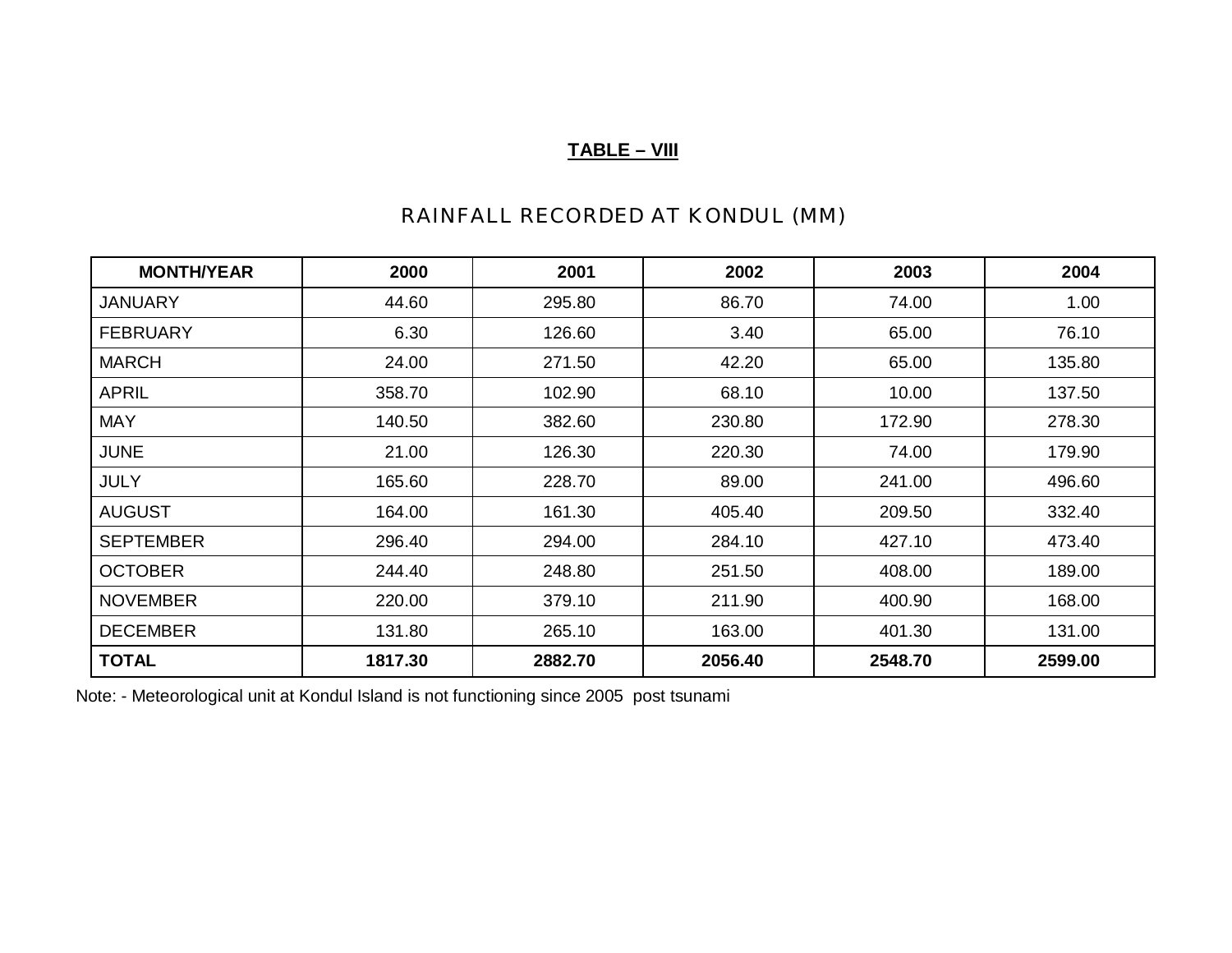# **TABLE-IX**

# DISTRICT WISE ANNUAL RAINFALL & VARIATION (IN MM)

# FROM 1967 TO 2009

| <b>DISTRICT</b> |                        | <b>ANDAMAN</b>          | <b>NICOBAR</b>         |                         |  |
|-----------------|------------------------|-------------------------|------------------------|-------------------------|--|
| <b>YEAR</b>     | <b>ANNUAL RAINFALL</b> | <b>ANNUAL VARIATION</b> | <b>ANNUAL RAINFALL</b> | <b>ANNUAL VARIATION</b> |  |
| 1967            | 3117.8                 |                         | 2833.6                 |                         |  |
| 1968            | 2911.5                 | $(-)$ 206.3             | 2499.3                 | $(-)$ 334.3             |  |
| 1969            | 2727.1                 | $(-) 184.4$             | 2701.0                 | $(+) 201.7$             |  |
| 1970            | 3468.1                 | $(+) 741.0$             | 2829.0                 | $(+)$ 128.0             |  |
| 1971            | 2947.2                 | $(-)$ 520.9             | 3000.6                 | $(+)$ 171.6             |  |
| 1972            | 3651.1                 | $(+) 703.9$             | 2084.3                 | $(-)$ 916.3             |  |
| 1973            | 2868.3                 | $(-) 782.8$             | 3130.5                 | $(+)$ 1046.2            |  |
| 1974            | 2965.1                 | $(+) 96.8$              | 2955.7                 | $(-) 174.8$             |  |
| 1975            | 3234.0                 | $(+)$ 268.9             | 3923.8                 | $(+)$ 968.1             |  |
| 1976            | 3357.2                 | $(+)$ 123.2             | 2912.4                 | $(-)$ 1011.4            |  |
| 1977            | 2529.6                 | $(-) 827.6$             | 2363.4                 | $(-)$ 549.0             |  |
| 1978            | 2851.3                 | $(+)$ 321.7             | 2444.4                 | $(+) 81.0$              |  |
| 1979            | 1774.3                 | $(-)$ 1077.0            | 2184.9                 | $(-)$ 259.5             |  |
| 1980            | 3491.9                 | $(+)$ 1717.6            | 2993.3                 | $(+) 808.4$             |  |
| 1981            | 3078.8                 | $(-)$ 413.1             | 2379.0                 | $(-)$ 614.3             |  |
| 1982            | 2620.5                 | $(-)$ 458.3             | 1335.8                 | $(-)$ 1043.2            |  |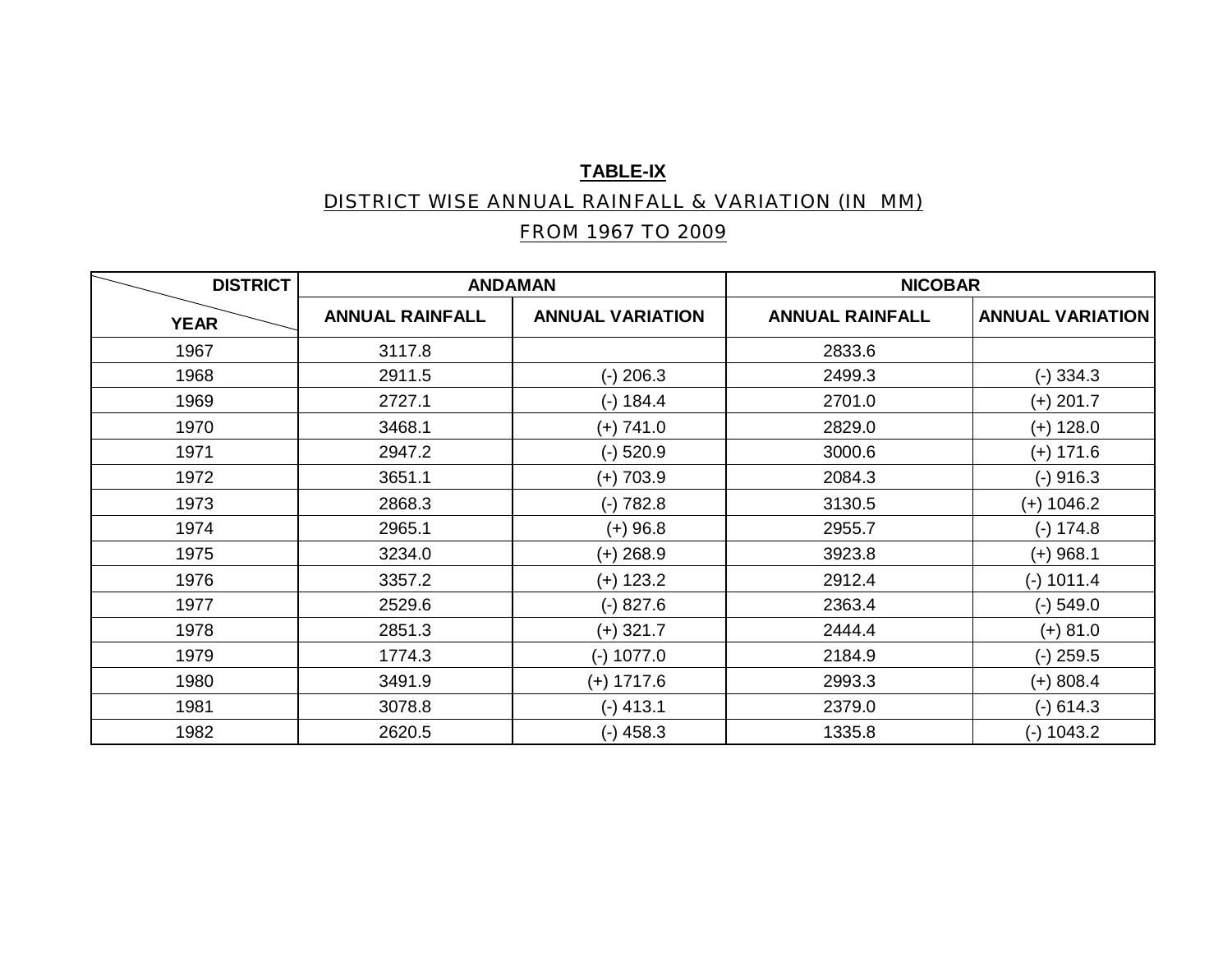#### DISTRICT-WISE ANNUAL RAINFALL & VARIATION (IN MM)

# FROM 1967 TO 2009

| <b>DISTRICT</b> | <b>ANDAMAN</b>         |                         | <b>NICOBAR</b>         |                         |  |
|-----------------|------------------------|-------------------------|------------------------|-------------------------|--|
| <b>YEAR</b>     | <b>ANNUAL RAINFALL</b> | <b>ANNUAL VARIATION</b> | <b>ANNUAL RAINFALL</b> | <b>ANNUAL VARIATION</b> |  |
| 1983            | 2945.9                 | $(+)$ 325.4             | 2301.2                 | $(+)$ 965.4             |  |
| 1984            | 2338.1                 | $(-) 607.8$             | 2697.9                 | $(+)$ 396.7             |  |
| 1985            | 2836.4                 | $(+)$ 498.3             | 2060.4                 | $(-)$ 637.5             |  |
| 1986            | 2176.8                 | $(-)$ 659.6             | 2177.5                 | $(+)$ 117.1             |  |
| 1987            | 2344.8                 | $(+)$ 168.0             | 2188.4                 | $(+)$ 10.9              |  |
| 1988            | 2939.4                 | $(+)$ 594.6             | 2879.8                 | $(+)$ 691.4             |  |
| 1989            | 2390.8                 | $(-)$ 548.6             | 2630.3                 | $(-)$ 249.5             |  |
| 1990            | 2223.7                 | $(-) 167.1$             | 2320.2                 | $(-)$ 310.1             |  |
| 1991            | 2484.4                 | $(+)$ 260.6             | 2720.1                 | $(+)$ 399.9             |  |
| 1992            | 2121.2                 | $(-)$ 363.1             | 2515.2                 | $(-)$ 204.9             |  |
| 1993            | 2259.8                 | $(+)$ 138.6             | 2565.0                 | $(+)$ 49.8              |  |
| 1994            | 3348.1                 | $(+)$ 1088.3            | 2638.5                 | $(+) 73.5$              |  |
| 1995            | 3372.1                 | $(+)$ 24.0              | 2542.3                 | $(-) 96.2$              |  |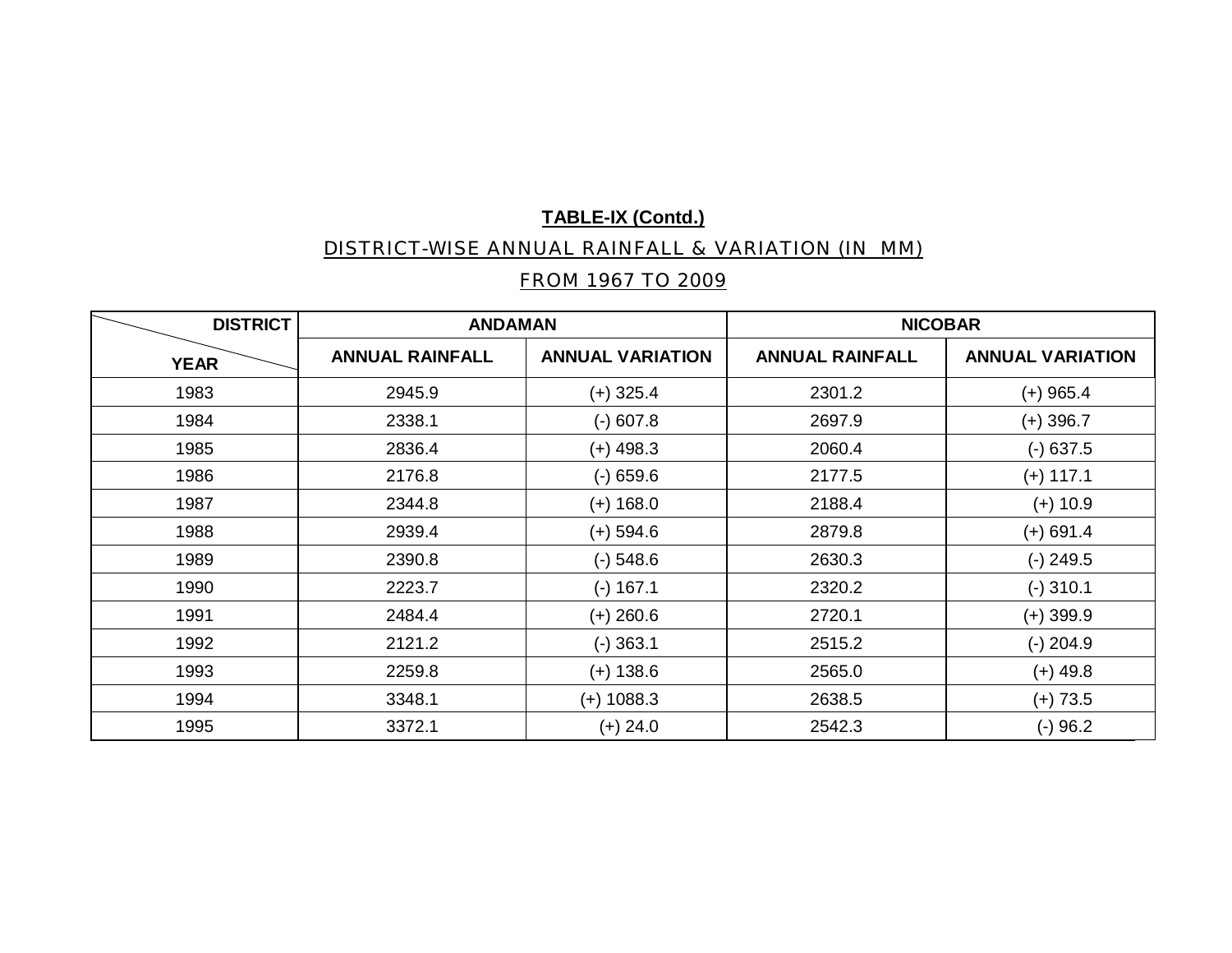# DISTRICT WISE ANNUAL RAINFALL & VARIATION (IN MM)

# FROM 1967 TO 2009

| <b>DISTRICT</b> |                        | <b>ANDAMAN</b>          | <b>NICOBAR</b>         |                         |
|-----------------|------------------------|-------------------------|------------------------|-------------------------|
| <b>YEAR</b>     | <b>ANNUAL RAINFALL</b> | <b>ANNUAL VARIATION</b> | <b>ANNUAL RAINFALL</b> | <b>ANNUAL VARIATION</b> |
| 1996            | 3254.9                 | $(-) 117.2$             | 3141.8                 | $(+)$ 599.5             |
| 1997            | 2744.8                 | $(-)$ 510.1             | 1932.7                 | $(-)$ 1209.1            |
| 1998            | 2896.4                 | $(+)$ 151.6             | 2559.3                 | $(+)$ 626.6             |
| 1999            | 3114.9                 | $(+)$ 218.5             | 2272.7                 | $(+)$ 286.6             |
| 2000            | 2714.1                 | $(-)$ 400.8             | 2143.9                 | $(-)$ 128.8             |
| 2001            | 2929.2                 | $(+)$ 215.1             | 2711.5                 | $(+)$ 567.6             |
| 2002            | 2588.0                 | $(-)$ 341.2             | 1986.1                 | $(-) 725.4$             |
| 2003            | 2581.2                 | $(-) 6.8$               | 2435.8                 | $(+)$ 449.7             |
| 2004            | 2513.6                 | $(-)$ 67.6              | 2264.5                 | $(-) 171.3$             |
| 2005            | 2806.4                 | $(+)$ 292.8             | 2540.5                 | $(+)$ 276               |
| 2006            | 2518.0                 | $(-)$ 288.4             | 2697.8                 | $(+)$ 157.3             |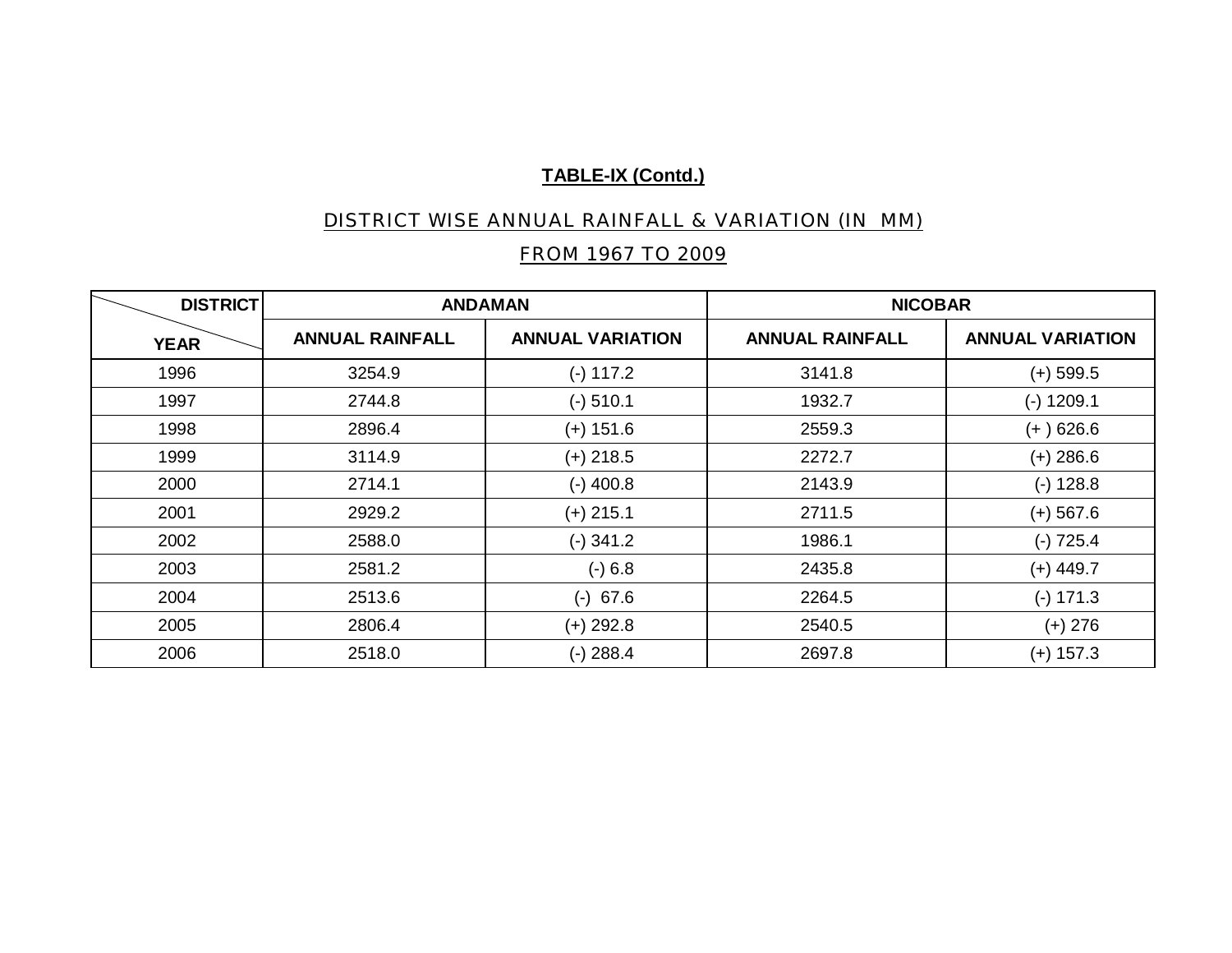#### DISTRICT WISE ANNUAL RAINFALL & VARIATION (IN MM)

# FROM 1967 TO 2009

| <b>DISTRICT</b> |                                  | <b>NORTH &amp; MIDDLE ANDAMAN</b><br><b>DISTRICT</b> | <b>SOUTH ANDAMAN DISTRICT</b>    |                                   | <b>NICOBAR DISTRICT</b>          |                                   |
|-----------------|----------------------------------|------------------------------------------------------|----------------------------------|-----------------------------------|----------------------------------|-----------------------------------|
| <b>YEAR</b>     | <b>ANNUAL</b><br><b>RAINFALL</b> | <b>ANNUAL</b><br><b>VARIATION</b>                    | <b>ANNUAL</b><br><b>RAINFALL</b> | <b>ANNUAL</b><br><b>VARIATION</b> | <b>ANNUAL</b><br><b>RAINFALL</b> | <b>ANNUAL</b><br><b>VARIATION</b> |
| 2007*           | 2849.8                           |                                                      | 2709.2                           | $\overline{\phantom{0}}$          | 2437.0                           | $(-)$ 260.6                       |
| 2008            | 3789.3                           | (+) 939.5                                            | 3561.1                           | (+) 8951.9                        | 2414.1                           | $(-)$ 22.9                        |
| 2009            | 3372.7                           | (-)416.6                                             | 2325.2                           | (-)1235.9                         | 1896.7                           | $(-)517.3$                        |

\* Due to bifurcation of Andaman District into south Andaman and North & Middle Andaman District during August 2006.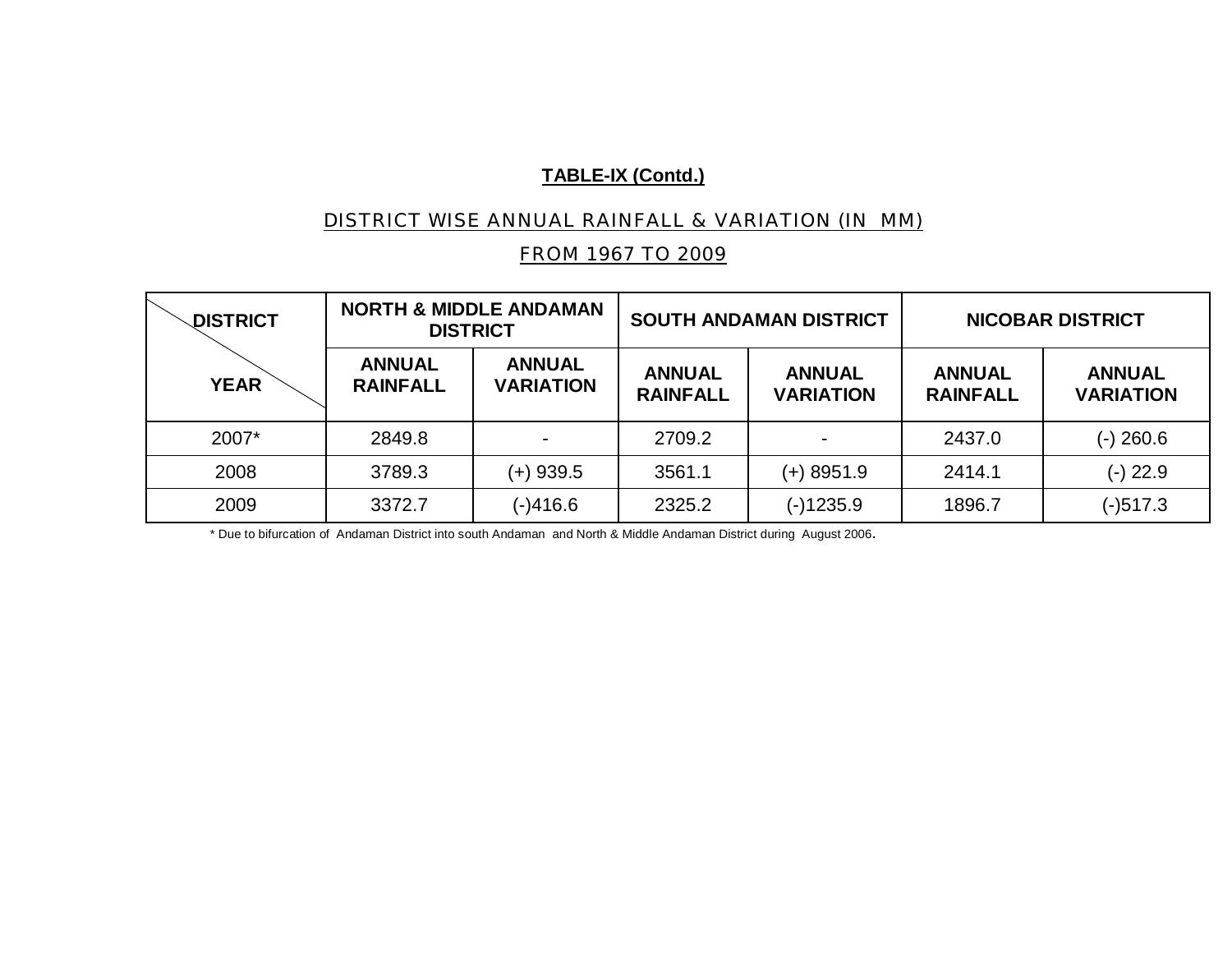# **TABLE –X**

# NUMBER OF RAINYDAYS RECORDED AT PORT BLAIR FROM 1961 TO 2009

| <b>YEAR</b> | <b>TOTAL NO. OF RAINY DAYS</b> | <b>YEAR</b> | <b>TOTAL NO. OF RAINY DAYS</b> | <b>YEAR</b> | <b>TOTAL NO. OF RAINY DAYS</b> |
|-------------|--------------------------------|-------------|--------------------------------|-------------|--------------------------------|
| 1961        | 197                            | 1978        | 130                            | 1995        | 180                            |
| 1962        | 194                            | 1979        | 117                            | 1996        | 178                            |
| 1963        | 185                            | 1980        | 127                            | 1997        | 158                            |
| 1964        | 142                            | 1981        | 127                            | 1998        | 192                            |
| 1965        | 145                            | 1982        | 119                            | 1999        | 209                            |
| 1966        | 120                            | 1983        | 137                            | 2000        | 154                            |
| 1967        | 149                            | 1984        | 124                            | 2001        | 159                            |
| 1968        | 121                            | 1985        | 189                            | 2002        | 140                            |
| 1969        | 118                            | 1986        | 174                            | 2003        | 130                            |
| 1970        | 157                            | 1987        | 181                            | 2004        | 147                            |
| 1971        | 132                            | 1988        | 199                            | 2005        | 153                            |
| 1972        | 138                            | 1989        | 184                            | 2006        | 149                            |
| 1973        | 138                            | 1990        | 163                            | 2007        | 145                            |
| 1974        | 138                            | 1991        | 145                            | 2008        | 158                            |
| 1975        | 140                            | 1992        | 139                            | 2009        | 151                            |
| 1976        | 138                            | 1993        | 142                            |             |                                |
| 1977        | 124                            | 1994        | 151                            |             |                                |

\* Meteorological Dept 1.5 mm and above rainfall is considered as One (1) Rainy Days.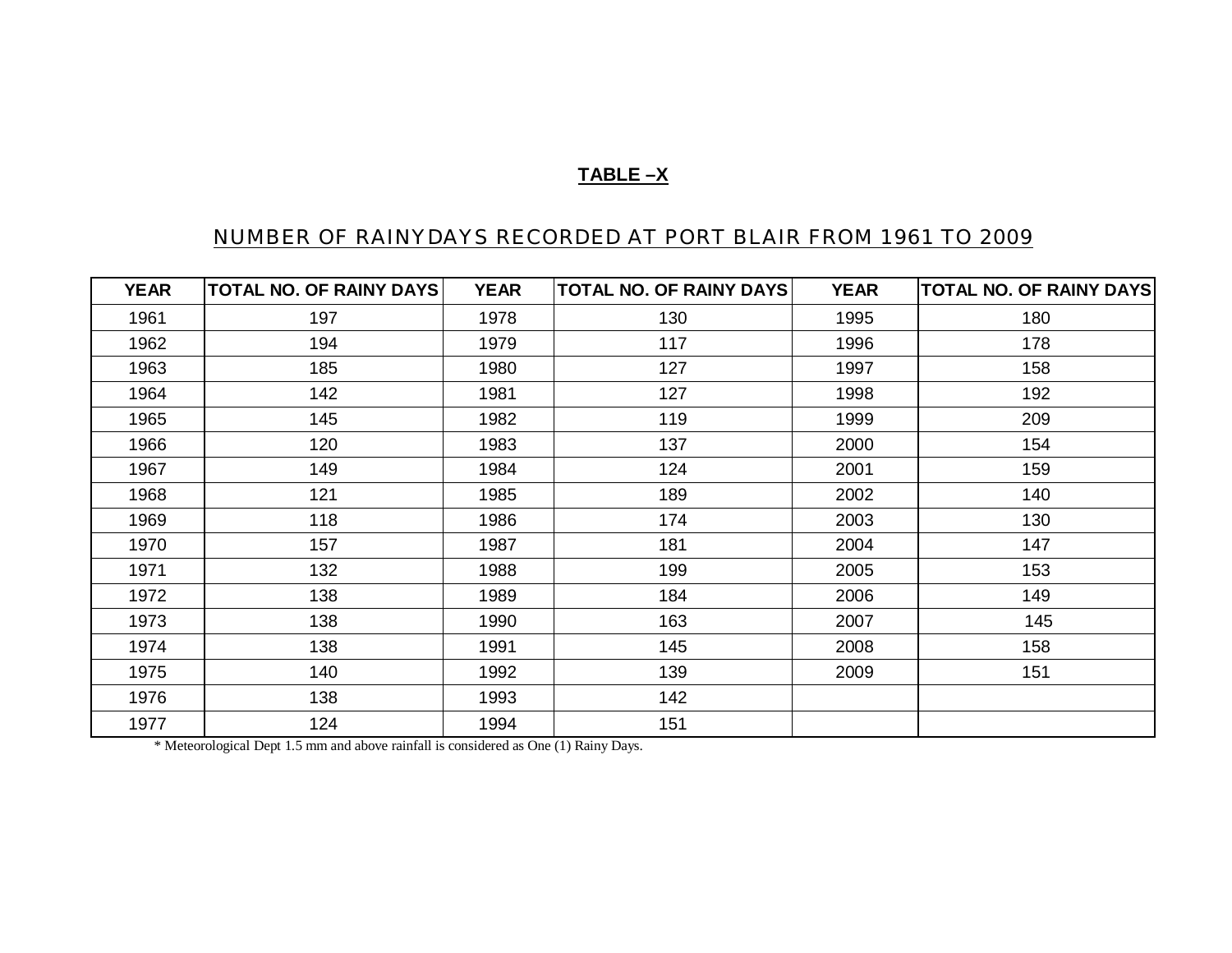#### **TABLE-XI**

# NORMAL AND ACTUAL RAINFALL AT PORT BLAIR

### FROM 1949 TO 2009 (in mm)

| <b>YEAR</b> | <b>NORMAL RAINFALL</b> | <b>ACTUAL RAINFALL</b> | <b>DIFFERENCE FROM</b><br>NORMAL(+)/(-) RAINFALL | % OF DEVIATION |
|-------------|------------------------|------------------------|--------------------------------------------------|----------------|
| 1949        | 3180                   | 3489.3                 | 309.3                                            | $(+)9.72$      |
| 1950        | $\mathbf{H}$           | 2421.6                 | $(-) 758.4$                                      | (-)23.84       |
| 1951        | $\mathbf H$            | 3274.6                 | 94.6                                             | $(+)2.97$      |
| 1952        | $\mathbf H$            | 3019.4                 | $(-)$ 160.6                                      | $(-)5.05$      |
| 1953        | $\mathbf{H}$           | 2876.8                 | $(-)303.2$                                       | $(-)9.53$      |
| 1954        | $\mathbf{H}$           | 4027.2                 | 847.2                                            | $(+)26.64$     |
| 1955        | $\mathbf H$            | 3338.6                 | 158.6                                            | $(+)4.98$      |
| 1956        | $\mathbf{H}$           | 3031.3                 | $(-) 148.7$                                      | $(+)4.67$      |
| 1957        | $\mathbf{H}$           | 2898.1                 | $(-)$ 281.9                                      | $(-)8.86$      |
| 1958        | $\mathbf H$            | 3151.0                 | $(-) 29.0$                                       | $(-)0.91$      |
| 1959        | $\mathbf{H}$           | 3585.7                 | 405.7                                            | (+)12.75       |
| 1960        | $\mathbf{H}$           | 3079.9                 | $(-)$ 100.1                                      | $(-)3.14$      |
| 1961        | $\mathbf H$            | 4362.4                 | 1182.4                                           | $(+)37.18$     |
| 1962        | $\mathbf{H}$           | 3260.4                 | 80.4                                             | $(+)2.52$      |
| 1963        | $\mathbf{H}$           | 3229.2                 | 49.2                                             | $(+)1.54$      |
| 1964        | $\mathbf H$            | 3323.8                 | 143.8                                            | $(+)4.52$      |
| 1965        | $\mathbf H$            | 3215.7                 | 35.7                                             | $(+)1.12$      |
| 1966        | $\mathbf H$            | 2927.7                 | $(-)$ 252.3                                      | $(-)7.93$      |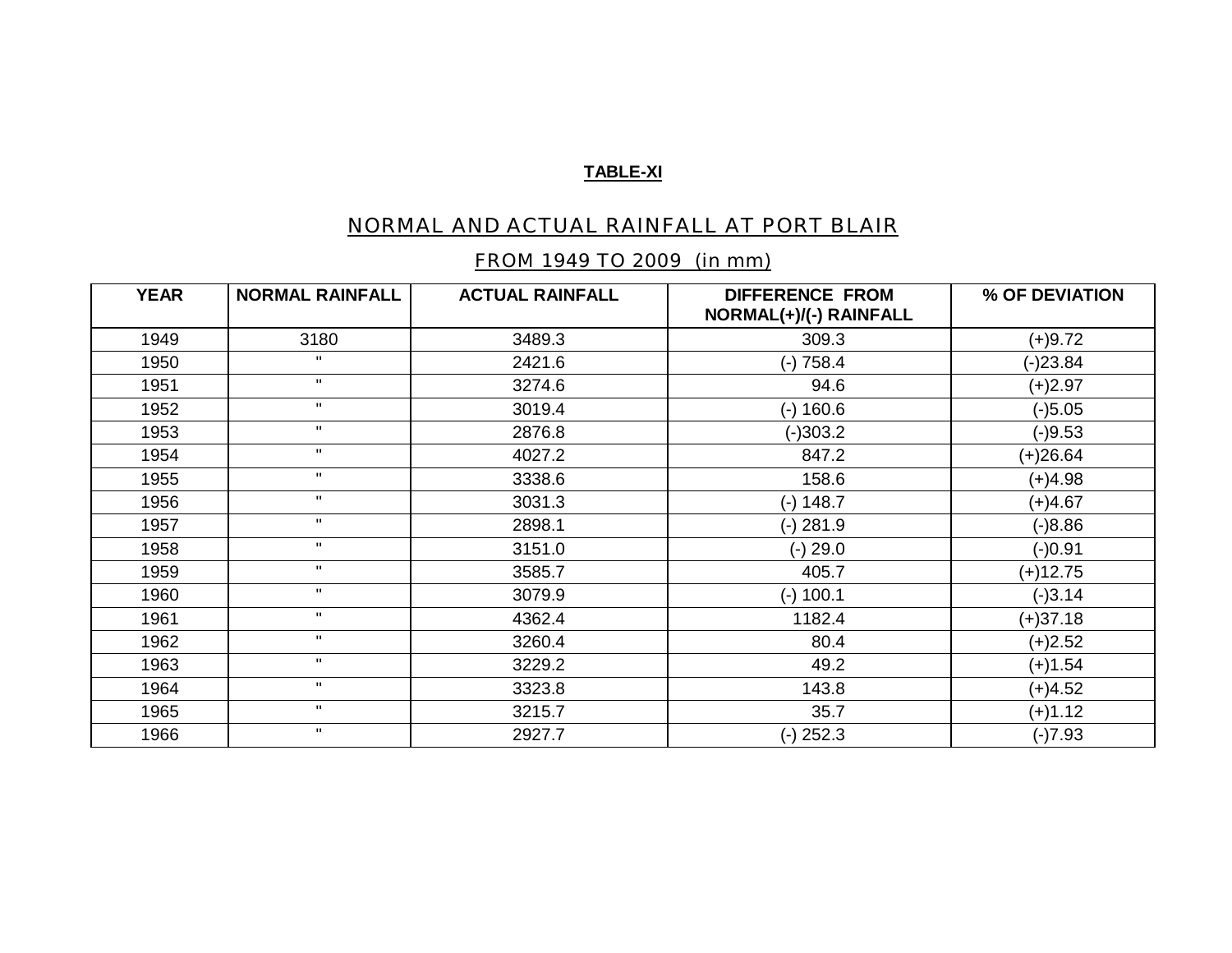# **NORMAL AND ACTUAL RAINFALL AT PORT BLAIR**

# **FROM 1949 TO 2009 (in mm)**

| <b>YEAR</b> | <b>NORMAL RAINFALL</b> | <b>ACTUAL RAINFALL</b> | <b>DIFFERENCE FROM</b><br>NORMAL(+)/(-) RAINFALL | % OF DEVIATION |
|-------------|------------------------|------------------------|--------------------------------------------------|----------------|
| 1967        | 3180                   | 3604.6                 | 424.6                                            | $(+)13.35$     |
| 1968        | $\mathbf{H}$           | 2620.0                 | $(-)560.0$                                       | $(-)17.61$     |
| 1969        | $\mathbf H$            | 2690.5                 | $(-)489.5$                                       | $(-)15.39$     |
| 1970        | $\mathbf{H}$           | 3663.0                 | 483.0                                            | $(+)15.18$     |
| 1971        | $\mathbf{H}$           | 2894.5                 | $(-)285.5$                                       | $(-)8.97$      |
| 1972        | $\mathbf H$            | 3747.5                 | 567.5                                            | $(+)17.84$     |
| 1973        | $\mathbf{H}$           | 2912.0                 | $(-)268.0$                                       | $(-)8.42$      |
| 1974        | $\mathbf{H}$           | 3088.5                 | $(-)91.5$                                        | $(-)2.87$      |
| 1975        | $\mathbf{H}$           | 2764.7                 | $(-)415.3$                                       | $(-)13.05$     |
| 1976        | $\mathbf H$            | 3495.7                 | 315.7                                            | $(+)9.92$      |
| 1977        | $\mathbf H$            | 2331.8                 | $(-)848.2$                                       | (-)26.67       |
| 1978        | $\mathbf{H}$           | 2663.3                 | $(-)516.7$                                       | $(-)16.24$     |
| 1979        | $\mathbf H$            | 1541.4                 | $(-)1638.6$                                      | $(-)51.53$     |
| 1980        | $\mathbf{H}$           | 3756.6                 | 576.6                                            | $(+)18.13$     |
| 1981        | $\mathbf{u}$           | 3204.0                 | 24.0                                             | $(+)0.75$      |
| 1982        | $\mathbf{H}$           | 2445.6                 | $(-)734.4$                                       | $(-)23.09$     |
| 1983        | $\mathbf H$            | 2975.0                 | $(-)$ 205.0                                      | $(-)6.45$      |
| 1984        | $\mathbf H$            | 3421.1                 | 241.1                                            | $(+)7.58$      |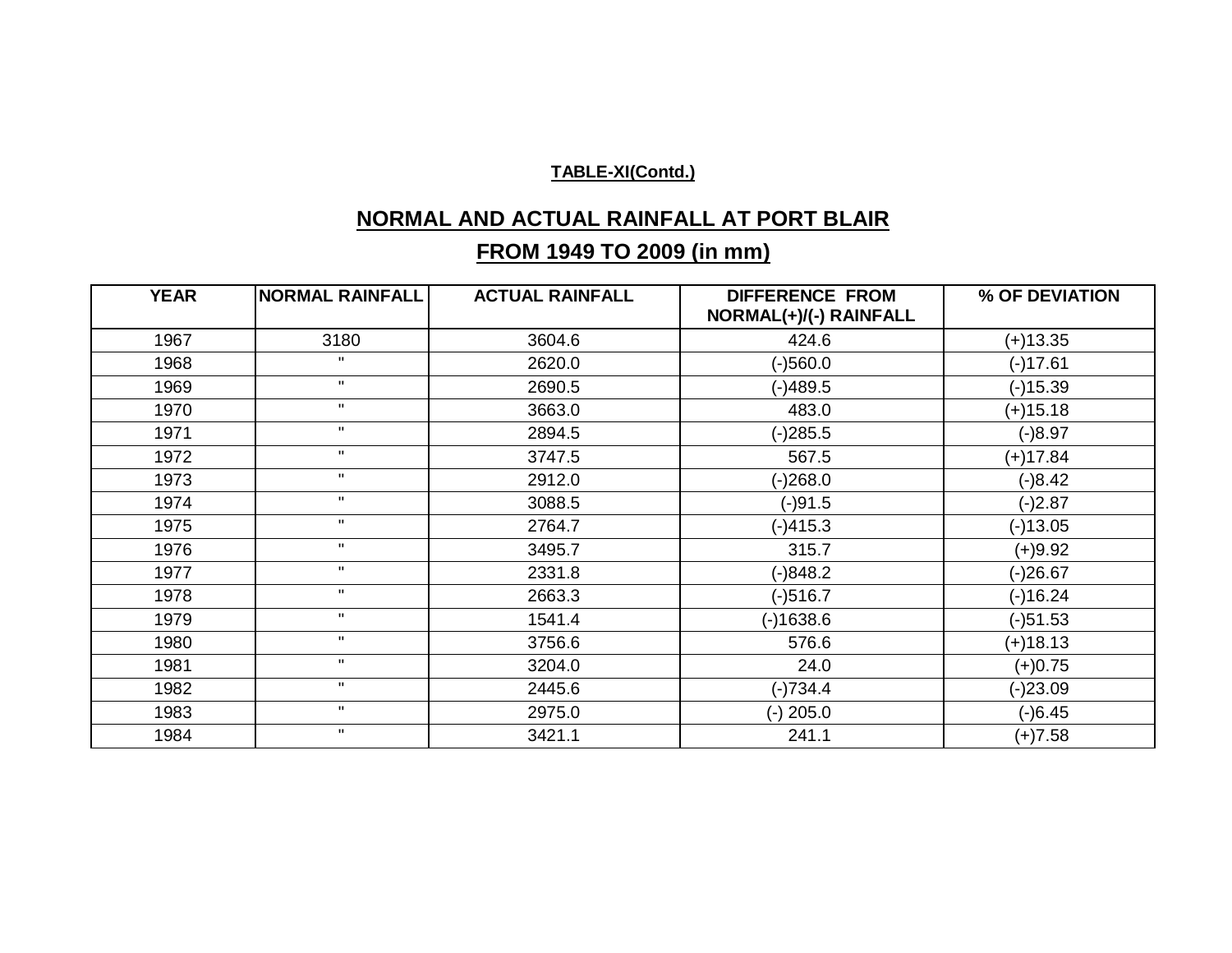# NORMAL AND ACTUAL RAINFALL AT PORT BLAIR

### FROM 1949 TO 2009 (in mm)

| <b>YEAR</b> | <b>NORMAL RAINFALL</b> | <b>ACTUAL RAINFALL</b> | <b>DIFFERENCE FROM</b><br>NORMAL(+)/(-) RAINFALL | % OF DEVIATION |
|-------------|------------------------|------------------------|--------------------------------------------------|----------------|
| 1985        | 3180                   | 2828.2                 | $(-)351.8$                                       | $(-)11.06$     |
| 1986        | $\mathbf{u}$           | 2197.8                 | $(-)982.2$                                       | $(-)30.89$     |
| 1987        | $\mathbf{u}$           | 2635.4                 | $(-)544.6$                                       | $(-)17.12$     |
| 1988        | $\mathbf{u}$           | 3364.9                 | 184.9                                            | $(+)5.81$      |
| 1989        | $\mathbf{u}$           | 2541.7                 | $(-)638.3$                                       | $(-)20.07$     |
| 1990        | $\mathbf{u}$           | 2593.7                 | $(-)586.3$                                       | $(-)18.43$     |
| 1991        | $\mathbf{u}$           | 3096.9                 | $(-)83.1$                                        | $(-)2.61$      |
| 1992        | $\mathbf{u}$           | 2793.6                 | $(-)386.4$                                       | $(-)12.15$     |
| 1993        | $\mathbf{u}$           | 2542.9                 | $(-)637.1$                                       | $(-)20.03$     |
| 1994        | $\mathbf{u}$           | 3512.4                 | 332.4                                            | $(+)10.45$     |
| 1995        | $\mathbf{H}$           | 3358.4                 | 178.4                                            | $(+)5.61$      |
| 1996        | $\mathbf{H}$           | 3473.1                 | 293.1                                            | $(+)9.22$      |
| 1997        | $\mathbf{u}$           | 2795.8                 | $(-)384.2$                                       | $(-)12.08$     |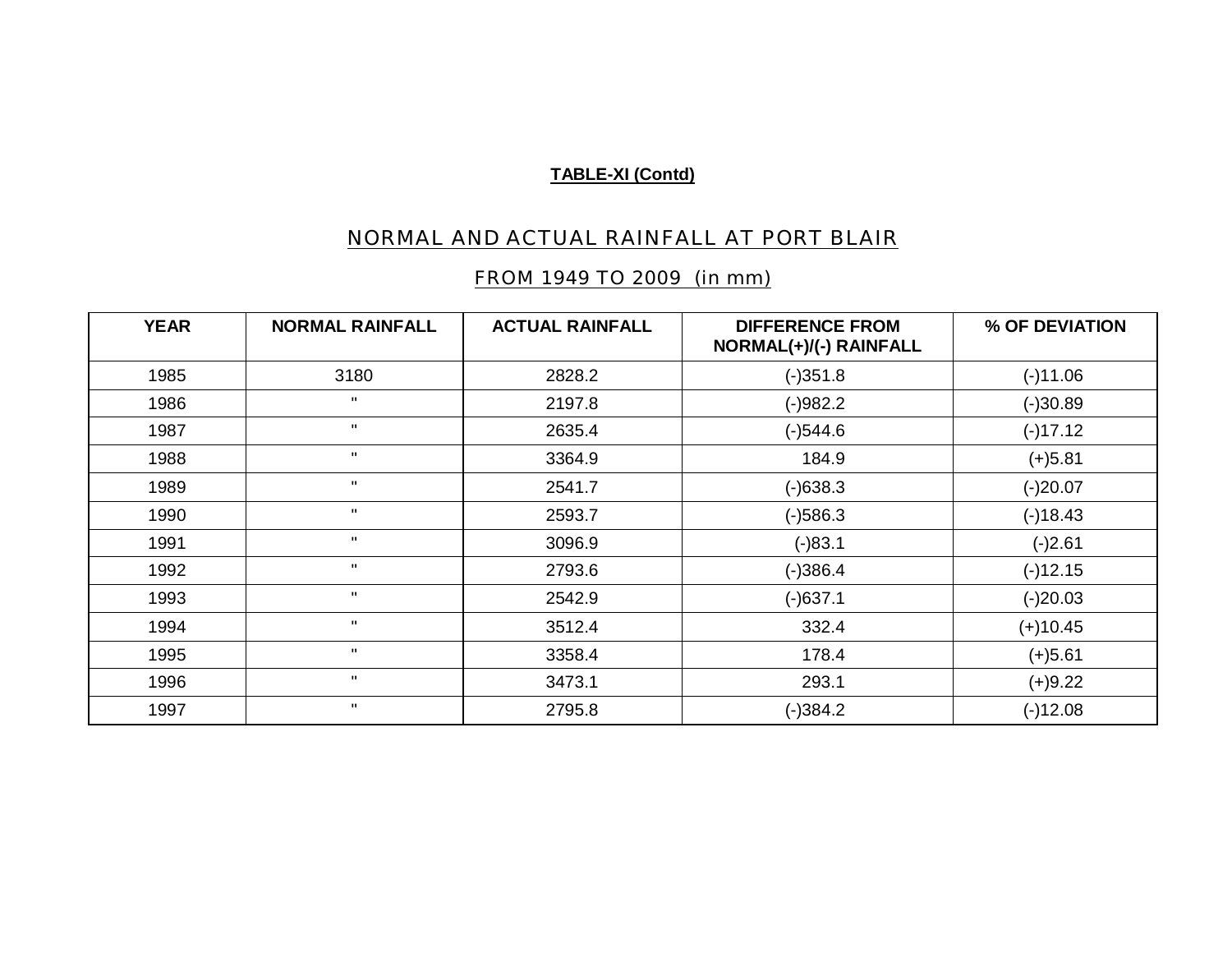# NORMAL AND ACTUAL RAINFALL AT PORT BLAIR

# FROM 1949 TO 2009 (In mm)

| <b>YEAR</b> | <b>NORMAL RAINFALL</b> | <b>ACTUAL RAINFALL</b> | <b>DIFFERENCE FROM</b><br>NORMAL(+)/(-) RAINFALL | % OF DEVIATION |
|-------------|------------------------|------------------------|--------------------------------------------------|----------------|
| 1998        | 3180                   | 2811.5                 | $(-)368.5$                                       | $(-)11.59$     |
| 1999        | $\mathbf{H}$           | 2975.0                 | $(-)205.0$                                       | $(-)6.45$      |
| 2000        | $\lq$                  | 2943.4                 | $(-)236.6$                                       | $(-)7.44$      |
| 2001        | $\lq$                  | 3113.4                 | (4.66)                                           | $(-)2.09$      |
| 2002        | $\mathbf{H}$           | 2617.4                 | $(-)$ 562.6                                      | $(-) 17.69$    |
| 2003        | $\mathbf{H}$           | 2443.0                 | $(-) 737.0$                                      | $(-)$ 23.18    |
| 2004        | $\mathbf{G}$           | 3188.7                 | 8.7                                              | $(+) 0.27$     |
| 2005        | $\lq$                  | 3773.8                 | 593.8                                            | $(+)$ 18.67    |
| 2006        | $\lq$ )                | 3004.2                 | $(-)175.8$                                       | $(-) 5.53$     |
| 2007        | ,,                     | 2556.0                 | $(-)624.0$                                       | $(-)19.62$     |
| 2008        | $\mathbf{G}$           | 4152.6                 | 972.6                                            | $(+)30.58$     |
| 2009        | $\mathbf{G}$           | 2496.7                 | $(-)683.4$                                       | $(-)21.49$     |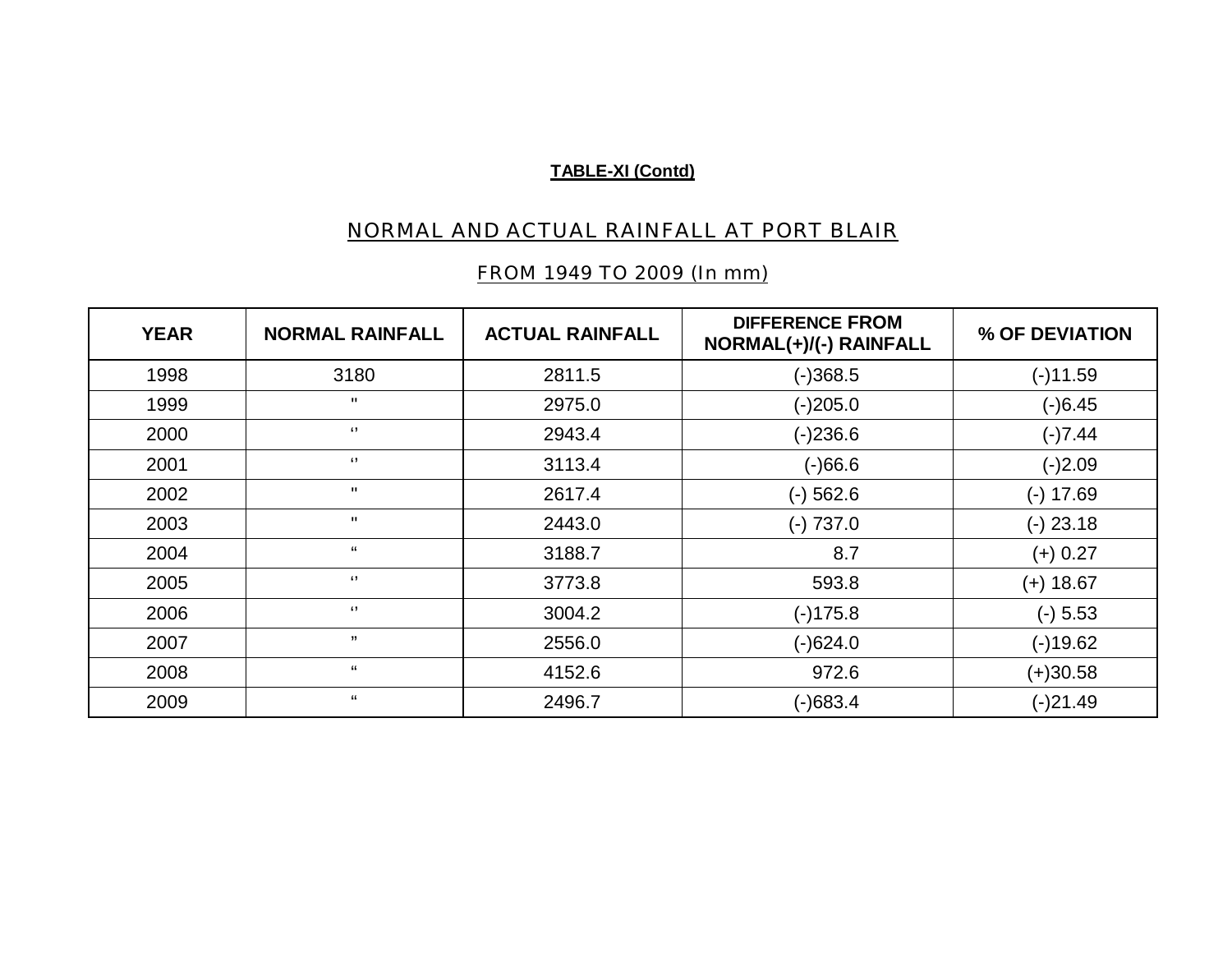# **TABLE-XII**

### MONTH/YEAR –WISE AVERAGE RAINFALL RECORDED IN A & N ISLANDS SINCE-2003 TO 2009 (IN MM)

| <b>MONTH /YEAR</b> | 2003   | 2004   | 2005   | 2006   | 2007   | 2008   | 2009   |
|--------------------|--------|--------|--------|--------|--------|--------|--------|
| January            | 49.92  | 40.20  | 19.43  | 20.85  | 6.10   | 21.68  | 28.68  |
| February           | 25.67  | 104.30 | 0.0    | 20.98  | 2.31   | 67.78  | 9.28   |
| March              | 102.70 | 60.08  | 30.5   | 66.26  | 16.50  | 125.61 | 43.37  |
| April              | 18.10  | 49.0   | 50.2   | 195.46 | 54.85  | 218.10 | 141.62 |
| May                | 282.55 | 472.1  | 227.25 | 366.68 | 372.35 | 495.55 | 338.03 |
| June               | 158.8  | 391.73 | 449.83 | 370.20 | 386.18 | 429.45 | 553.5  |
| July               | 460.45 | 301.73 | 323.2  | 173.56 | 360.50 | 468.68 | 294.5  |
| August             | 308.50 | 291.94 | 283.3  | 225.11 | 415.70 | 435.70 | 352.65 |
| September          | 329.30 | 296.61 | 402.3  | 525.90 | 458.40 | 305.78 | 337.83 |
| October            | 349.50 | 222.94 | 299.11 | 416.90 | 244.50 | 249.45 | 251.90 |
| November           | 183.90 | 169.31 | 306.9  | 81.70  | 254.86 | 336.60 | 90.52  |
| December           | 214.20 | 36.67  | 322.43 | 74.93  | 93.01  | 100.38 | 89.68  |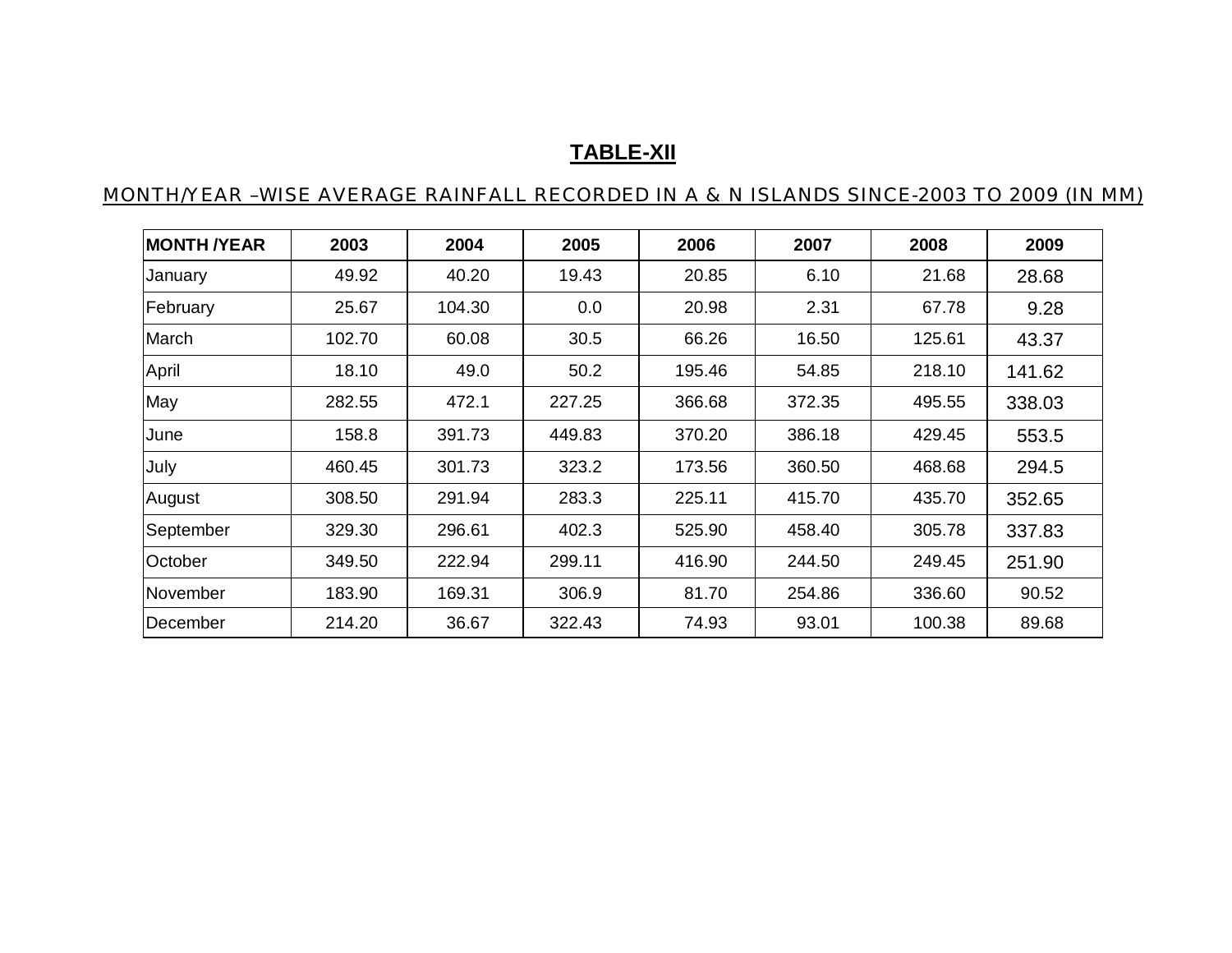| <b>Table- XIII</b>                                            |  |  |  |  |  |  |  |
|---------------------------------------------------------------|--|--|--|--|--|--|--|
| NO. OF RAINY DAYS IN DIFFERENT DISTRICT & STATION DURING 2009 |  |  |  |  |  |  |  |

| <b>DISTRICT</b>      | <b>NORTH &amp; MIDDLE ANDAMAN</b> |                |                    | <b>SOUTH ANDAMAN</b> |                   |      |                | <b>NICOBAR</b> |                    |      |                 |      |
|----------------------|-----------------------------------|----------------|--------------------|----------------------|-------------------|------|----------------|----------------|--------------------|------|-----------------|------|
| <b>STATION</b>       | <b>MAYABUNDER</b>                 |                | <b>LONG ISLAND</b> |                      | <b>PORT BLAIR</b> |      | <b>HUT BAY</b> |                | <b>CAR NICOBAR</b> |      | <b>NANCOWRY</b> |      |
| Year<br><b>Month</b> | 2008                              | 2009           | 2008               | 2009                 | 2008              | 2009 | 2008           | 2009           | 2008               | 2009 | 2008            | 2009 |
| January              | $\Omega$                          | 0              | 02                 | 0                    | 0 <sub>1</sub>    | 0    | 01             | 0              | 02                 | 01   | 07              | 06   |
| February             | 04                                | 0              | 03                 | 0                    | 04                | 0    | 05             | $\Omega$       | 04                 | 02   | $\Omega$        | 02   |
| March                | 05                                | 02             | 05                 | 01                   | 08                | 03   | 07             | 04             | 09                 | 05   | 11              | 08   |
| April                | 06                                | 07             | 07                 | 09                   | 10                | 10   | 11             | 10             | 18                 | 14   | 11              | 08   |
| May                  | 17                                | 07             | 17                 | 15                   | 22                | 18   | 18             | 18             | 12                 | 19   | 09              | 20   |
| June                 | 20                                | 23             | 20                 | 23                   | 16                | 23   | 17             | 21             | 15                 | 18   | 14              | 13   |
| July                 | 23                                | 22             | 27                 | 18                   | 26                | 22   | 25             | 18             | 16                 | 11   | 13              | 11   |
| August               | 22                                | 17             | 24                 | 20                   | 23                | 21   | 17             | 18             | 12                 | 12   | 11              | 17   |
| September            | 16                                | 21             | 19                 | 24                   | 19                | 24   | 14             | 23             | 11                 | 13   | 07              | 11   |
| October              | 11                                | 15             | 12                 | 13                   | 15                | 15   | 12             | 12             | 17                 | 15   | 09              | 10   |
| November             | 08                                | 06             | 16                 | 04                   | 14                | 09   | 13             | 07             | 20                 | 09   | 16              | 17   |
| December             | $\Omega$                          | 0 <sub>1</sub> | 02                 | 04                   | $\mathbf{0}$      | 06   | 03             | 07             | 08                 | 08   | 09              | 12   |
| Total                | 132                               | 121            | 154                | 131                  | 158               | 151  | 143            | 138            | 144                | 127  | 117             | 135  |

\* Meteorological Dept 1.5 mm and above rainfall is considered as One (1) Rainy Days.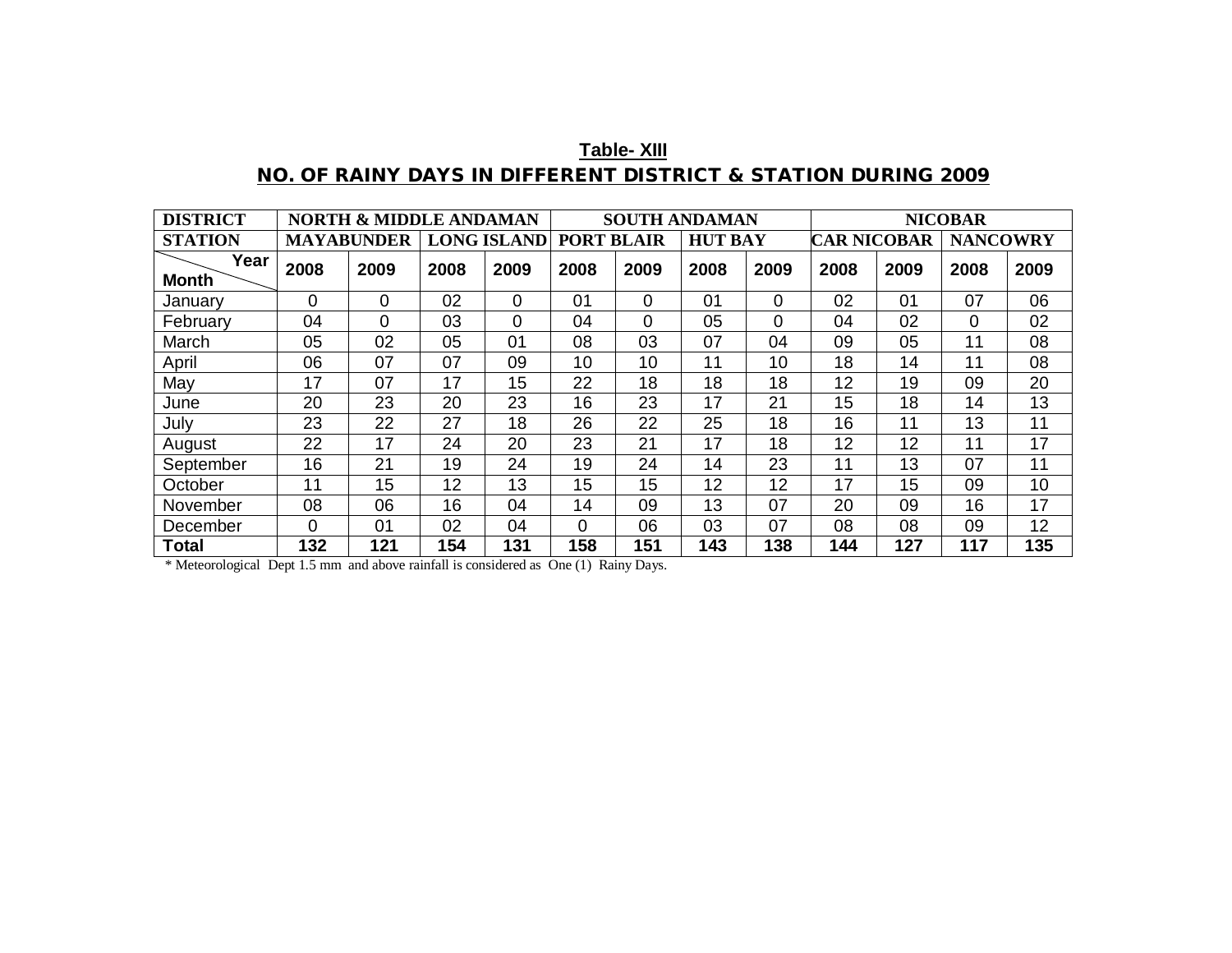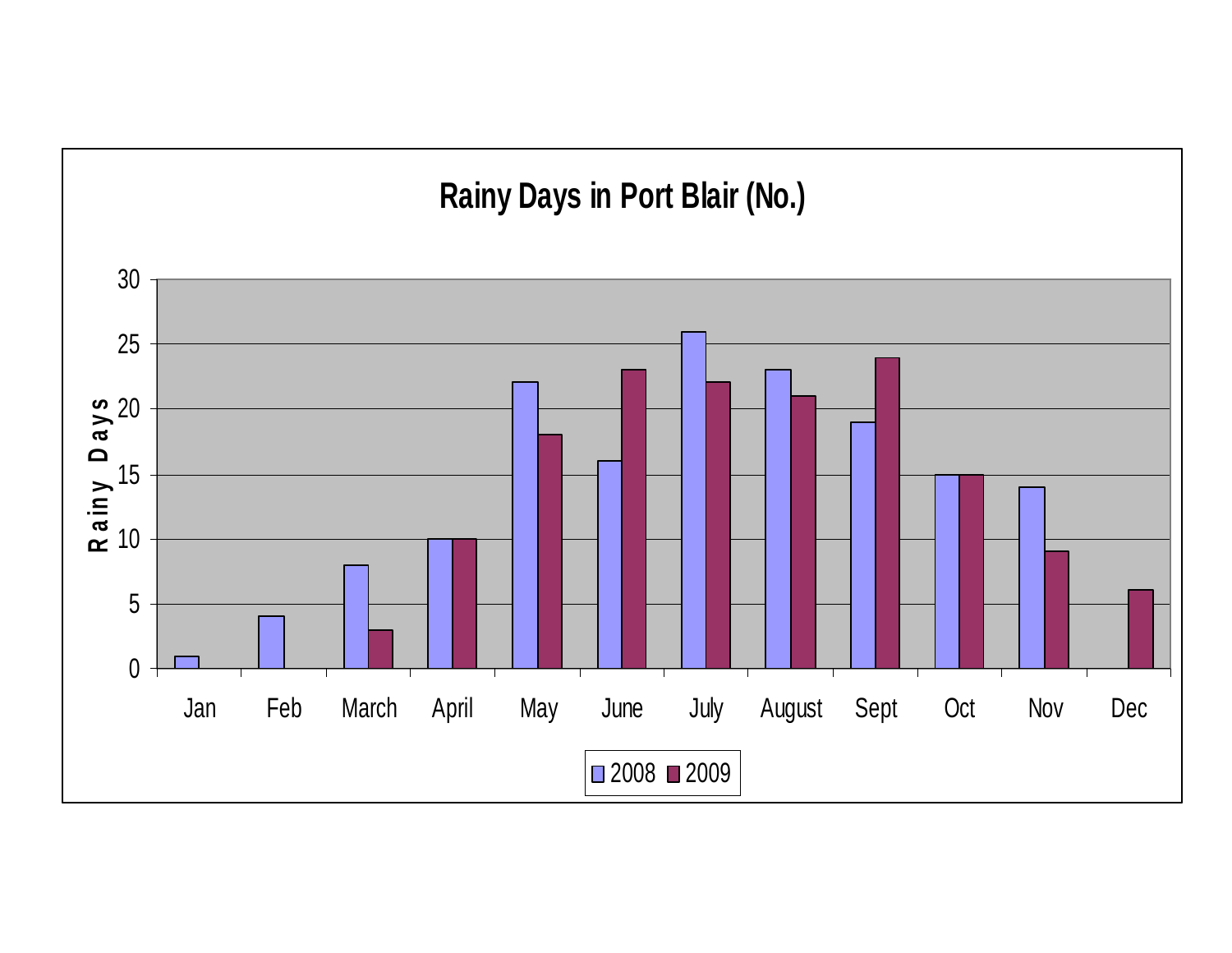#### **TABLE NO. XIV**

### COMPARATIVE STATEMENT SHOWING AVERAGE (TOTAL) RAINFALL OF A & N ISLANDS (IN MM) AND VARIATION IN % CORRESPONDING TO 2008 MONTHLY/CUMULATIVE RAINFALL

|                  |                                   | 2008                                 |                                   | 2009                                 |                                                         | VARIATION IN % OVER VARIATION IN % OVER                                      |  |
|------------------|-----------------------------------|--------------------------------------|-----------------------------------|--------------------------------------|---------------------------------------------------------|------------------------------------------------------------------------------|--|
| <b>MONTH</b>     | <b>MONTHLY</b><br><b>RAINFALL</b> | <b>CUMULATIVE</b><br><b>RAINFALL</b> | <b>MONTHLY</b><br><b>RAINFALL</b> | <b>CUMULATIVE</b><br><b>RAINFALL</b> | <b>CORRESPONDING</b><br><b>MONTHLY RAINFALL</b><br>2008 | <b>CORRESPONDING</b><br><b>CUMULATIVE</b><br><b>MONTHLY RAINFALL</b><br>2008 |  |
| <b>JANUARY</b>   | 21.7                              | 21.7                                 | 28.7                              | 28.7                                 | $(+)$ 32.3                                              | $(+)$ 32.3                                                                   |  |
| <b>FEBRUARY</b>  | 67.8                              | 89.5                                 | 9.3                               | 38.0                                 | $(-) 86.3$                                              | $(-) 57.5$                                                                   |  |
| <b>MARCH</b>     | 125.6                             | 215.1                                | 43.4                              | 81.4                                 | $(-) 65.4$                                              | $(-) 62.2$                                                                   |  |
| <b>APRIL</b>     | 218.1                             | 433.2                                | 141.6                             | 223.0                                | $(-) 35.1$                                              | $(-)$ 48.5                                                                   |  |
| <b>MAY</b>       | 495.6                             | 928.8                                | 338.0                             | 561.0                                | $(-)$ 31.8                                              | $(-)$ 39.6                                                                   |  |
| <b>JUNE</b>      | 429.5                             | 1358.3                               | 553.5                             | 1114.5                               | $(+) 28.9$                                              | $(-) 17.9$                                                                   |  |
| <b>JULY</b>      | 468.7                             | 1827.0                               | 294.5                             | 1409.0.                              | $(-) 37.2$                                              | $(-) 22.9$                                                                   |  |
| <b>AUGUST</b>    | 435.7                             | 2262.7                               | 352.7                             | 1761.7                               | $(-) 19.0$                                              | $(-) 22.1$                                                                   |  |
| <b>SEPTEMBER</b> | 305.8                             | 2568.5                               | 337.8                             | 2099.5                               | $(+)$ 10.5                                              | $(-) 18.3$                                                                   |  |
| <b>OCTOBER</b>   | 249.5                             | 2818.0                               | 251.9                             | 2351.4                               | $(+) 1.0$                                               | $(-) 16.6$                                                                   |  |
| <b>NOVEMBER</b>  | 336.6                             | 3154.6                               | 90.5                              | 2441.9                               | $(-) 73.1$                                              | $(-) 22.6$                                                                   |  |
| <b>DECEMBER</b>  | 100.4                             | 3255.0                               | 89.7                              | 2531.6                               | $(-)10.7$                                               | $(-)22.2$                                                                    |  |